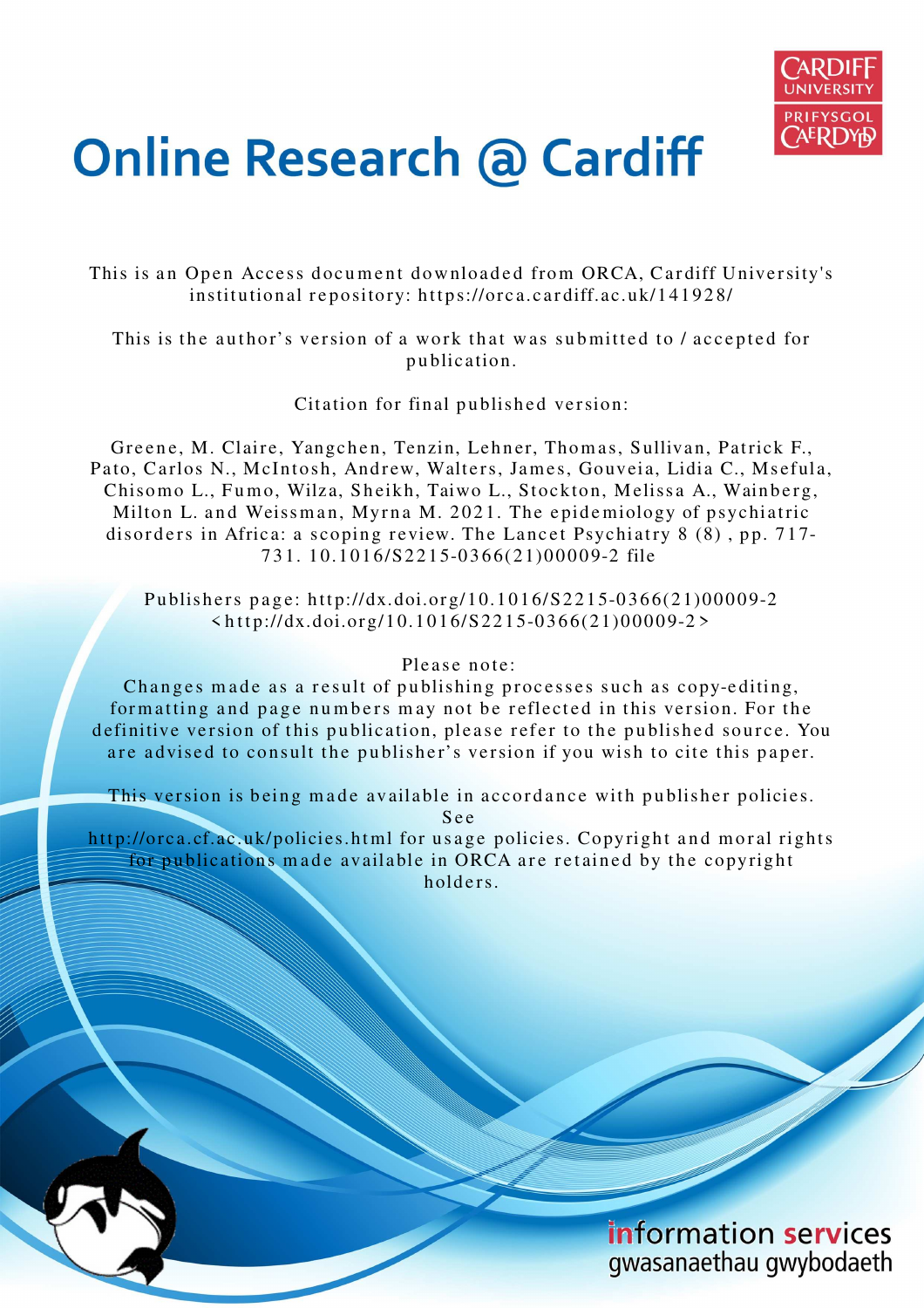#### **THE EPIDEMIOLOGY OF PSYCHIATRIC DISORDERS IN AFRICA: A SCOPING REVIEW**

M. Claire Greene<sup>1</sup>; Tenzin Yangchen<sup>2</sup> (co-first author); Thomas Lehner<sup>3</sup>; Patrick F. Sullivan<sup>4</sup>; Carlos N. Pato<sup>5</sup>; Andrew McIntosh<sup>6</sup>; James Walters<sup>7</sup>; Lidia C. Gouveia<sup>8</sup>; Chisomo L. Msefula<sup>9</sup>; Wilza Fumo<sup>10</sup>; Taiwo L. Sheikh<sup>11</sup>; Melissa A. Stockton<sup>12</sup>; Milton L. Wainberg<sup>12</sup>; Myrna M. Weissman<sup>12</sup>

<sup>1</sup>Program on Forced Migration and Health, Heilbrunn Department of Population and Family Health, Columbia University Mailman School of Public Health, 60 Haven Avenue, New York, NY, USA 10032 [M.C. Greene, PhD] <sup>2</sup>Department of Psychology, Columbia University, 1190 Amsterdam Avenue, New York, NY, USA 10027 [T. Yangchen, MA]

<sup>3</sup>New York Genome Center, 101 Avenue of the Americas, New York, NY 10013 & Division of Molecular Imaging and Neuropathology, Department of Psychiatry, Columbia University Vagelos College of Physicians and Surgeons & New York State Psychiatric Institute, 1051 Riverside Drive, New York, NY, USA 10032 [Prof. T. Lehner, PhD, <sup>4</sup>Center for Psychiatric Genomics, Department of Genetics, University of North Carolina School of Medicine, 120 Mason Farm Road, Rm. 5097, Chapel Hill, NC, USA 27599 [Prof. P. F. Sullivan, MD]

5 Institute for Genomic Health, SUNY Downstate, Health Science University, 450 Clarkson Avenue, msc 1291 Brooklyn, NY, USA 11203 [Prof. C. N. Pato, MD]

<sup>6</sup>Division of Psychiatry, University of Edinburgh, Royal Edinburgh Hospital, Edinburgh, Scotland, UK, EH10 5HF [Prof. A. McIntosh, MD]

 $\bar{7}$ MRC Centre for Neuropsychiatric Genetics and Genomics, Cardiff University, Cardiff, Wales, UK, CF83 8NR [Prof. J. Walters, MD]

<sup>8</sup>Department of Mental Health, Ministry of Health-Mozambique, Av. Eduardo Mondlane/Av. Salvador Allende, P.O. Box 1613, Maputo, Mozambique [L.C. Gouveia, MD]

<sup>9</sup>Pathology Department, College of Medicine, University of Malawi, P/Bag 360, Chichiri, Blantyre, Malawi [C. L. Msefula, PhD]

<sup>10</sup>Department of Mental Health, Ministry of Health-Mozambique, Av. Eduardo Mondlane/Av. Salvador Allende, P.O. Box 1613, Maputo, Mozambique [W. Fumo, MD]

<sup>11</sup>Department of Psychiatry, College of Medical Sciences, Ahmadu Bello University, Zaria, Nigeria [Prof. T. L. Sheikh, MD]

<sup>12</sup>Division of Translational Epidemiology, Department of Psychiatry, Columbia University Vagelos College of Physicians and Surgeons & New York State Psychiatric Institute,1051 Riverside Drive, New York, NY, USA 10032 [M. A. Stockton, PhD; Prof. M. L. Wainberg, MD; Prof. M. M. Weissman, PhD]

\*Corresponding Author:

Myrna M. Weissman, PhD

Diane Goldman Kemper Family Professor of Epidemiology in Psychiatry Columbia University Vagelos College of Physicians and Surgeons Mailman School of Public Health Division of Translational Epidemiology New York State Psychiatric Institute 1051 Riverside Drive Unit 24 New York, NY 10032 Telephone: 646 774-6427

Word count:

Manuscript - 5180 Abstract – 149 (max 150)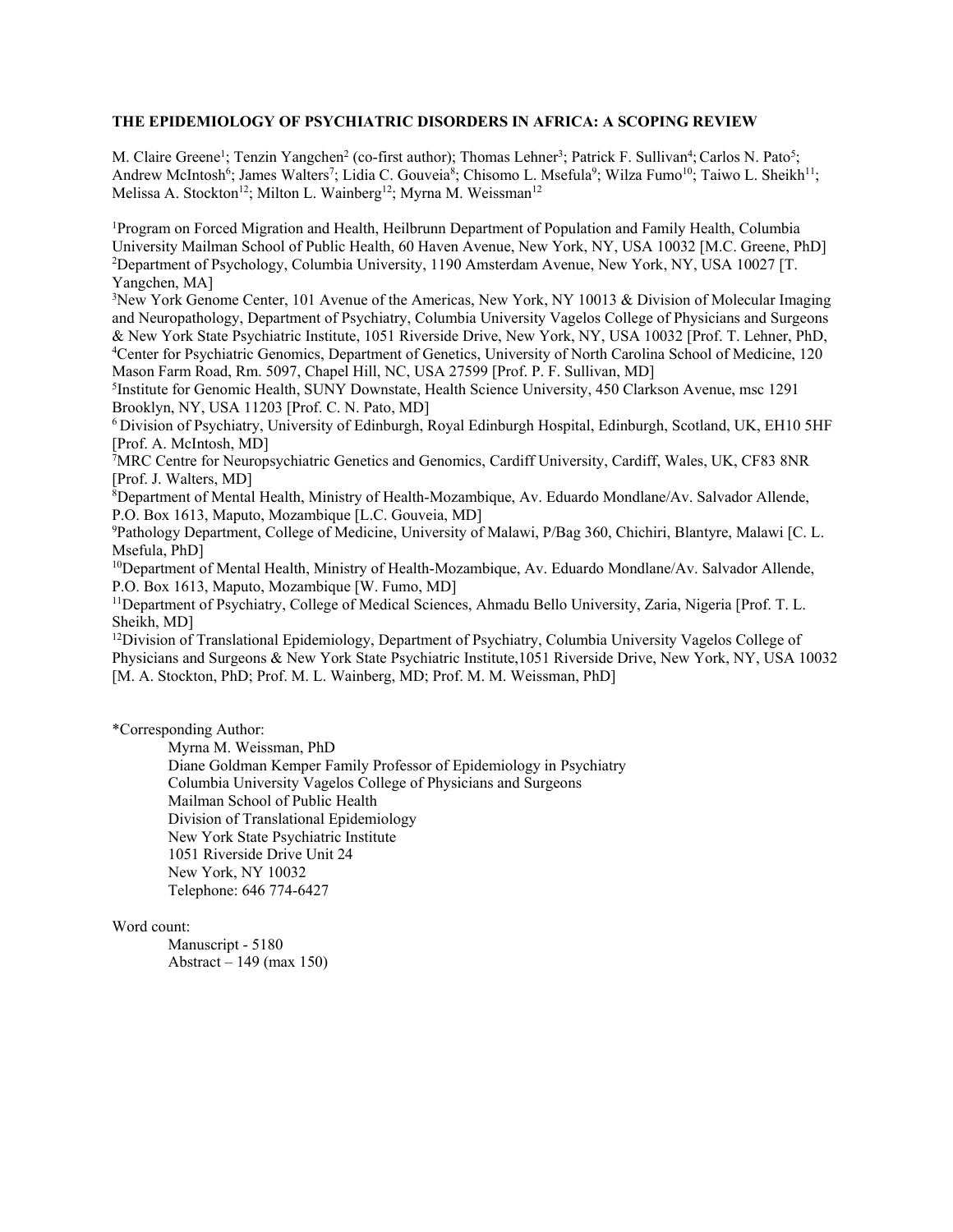#### **ABSTRACT**

This review of population-based epidemiologic studies was conducted to provide background information on the rates and distribution of psychiatric disorders in Africa in the context of calls to broaden diversity in psychiatric genetic studies. The lifetime prevalence of mood, anxiety, substance use, and psychotic disorders ranged from 3.3- 9.8%, 5.7-15.8%, 3.7-13.3%, and 1.0-4.4%, respectively, in 36 studies from 12 African countries. While the prevalence of mood and anxiety disorders appears lower than that observed in research outside the continent, we identified similar distributions by gender though not by age or urbanicity. This review reveals gaps in epidemiologic research on psychiatric disorders and opportunities to leverage existing epidemiologic and genetic research within Africa to advance our understanding of psychiatric disorders. Studies that are methodologically comparable, but diverse in geographic context are needed to advance psychiatric epidemiology and provide a foundation for understanding environmental risk in genetic studies of diverse populations globally.

#### **INTRODUCTION**

Studying the epidemiology of psychiatric disorders in Africa should lead to a deeper understanding of the frequency, patterns, distributions, and risk factors in populations residing in Africa and facilitate global cross-population comparisons. While it is widely presumed that the prevalence of psychiatric disorders with high heritability is roughly constant across the globe, psychiatric disorders with low heritability likely interact more strongly with modifying social and environmental risk factors that may influence their incidence and prevalence across populations. The last few years have seen several calls to broaden the scope of ancestral and geographic diversity in large scale genetic studies.<sup>1,2</sup> The Psychiatric Genomics Consortium (PGC), the largest international consortium to study the genetic architecture of eleven psychiatric disorders, was formed in 2007 to launch a global effort to obtain the necessary large sample sizes for genome-wide association studies (GWAS). Although by 2020, the PGC had published several landmark studies on the genetic architecture of major psychiatric disorders, they were predominantly conducted in populations of Asian or European ancestry and outside of Africa.<sup>3</sup> Research on the genetics of schizophrenia and bipolar disorder led by African and international researchers in Africa has been recently emerging, but remains underrepresented relative to studies in western countries. 4,5 Examining populations of similar ancestry that are underrepresented in existing genetics studies may enable the exploration of the role of environment and culture to be separated from genetic factors that contribute to psychiatric disorders.

The originators and participants who provided data for genetic studies noted that it was essential that diverse populations and geography become better represented.<sup>1</sup> Seventy-one percent of the individuals had been recruited from the United States, the United Kingdom, and Iceland.<sup>1</sup> The call for a broadening of diversity they noted would "improve the effectiveness of genomic medicine by expanding the scope of known human genomic variations and bolstering our understanding of disease etiology,"pg 589. <sup>1</sup> These statements were beginning to reflect efforts to carry out gene discovery in Africa.

Data on the epidemiology of psychiatric disorder has flourished since Freedman's introduction of the Epidemiologic Catchment Areas study in 1984 with the editorial "Psychiatric Epidemiology Counts". <sup>6</sup> Similar to genetic studies, these landmark epidemiologic studies focused primarily, but not exclusively, on populations of European descent in European or North American countries. The extent to which the prevalence and distribution of psychiatric disorder is comparable to populations in other settings is largely unknown. These gaps do not exist for some non-psychiatric disorders in Africa. For example, there have been large population-based epidemiological studies that have been critical to understanding HIV, neurological disorders such as epilepsy, among others.<sup>7,8</sup> Epidemiologic studies on disorders that differ in prevalence among African relative to non-African populations have advanced our understanding of the etiology of these high-burden disorders, which may serve as a model for furthering knowledge on the epidemiology of psychiatric disorder in Africa.<sup>7</sup> It was within this context that this review of the epidemiology of psychiatric disorders in Africa was undertaken. We are ultimately interested in exploring whether syndrome constructs are similar globally, potential environmental factors that modify prevalence, and the delineation of genetic and environmental factors that contribute to risk across populations.

This paper is a scoping review of population-based studies to identify sources of evidence and gaps in existing research on the epidemiology of psychiatric disorders in Africa. <sup>9</sup> The objective is to obtain information on prevalence and distributions of psychiatric disorders using clinical criteria and methods similar to those used in ongoing genetic studies. To guide the current scoping review, we focused on the following research questions: 'How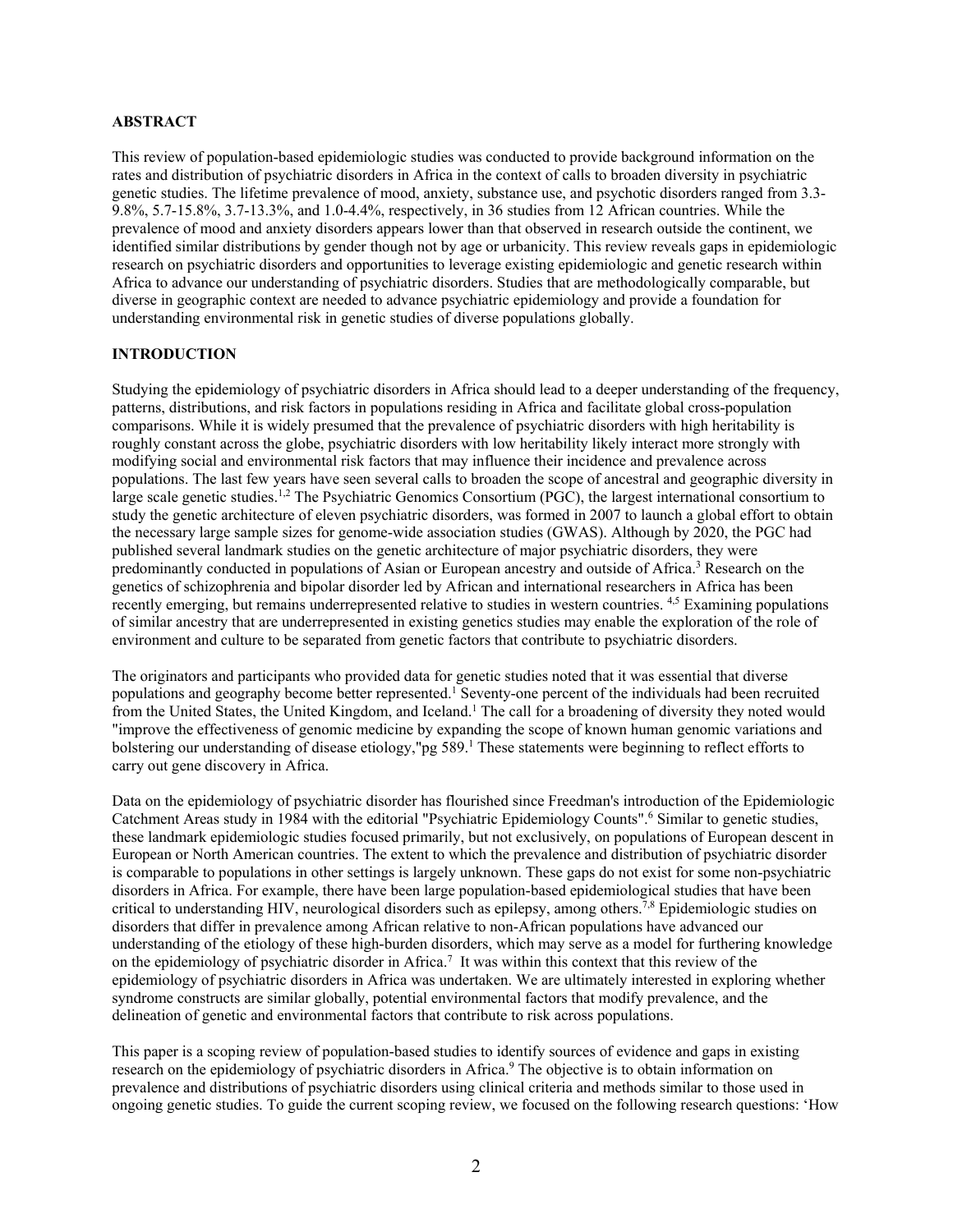has the prevalence of psychiatric disorders in African countries been estimated across population-based studies?' and 'What is the nature, range, and extent of the literature on the epidemiology of psychiatric disorders in Africa?' This review aimed to explore the prevalence of psychiatric disorder based on geography (i.e., studies conducted in African countries) as opposed to populations of African ancestry.

## **METHODS**

## **Rationale for a scoping review**

We conducted a scoping review to identify key concepts, sources of evidence, and gaps in existing research on the epidemiology of psychiatric disorders in Africa. Scoping reviews are appropriate for assessments in areas where the range of existing literature on a particular topic is initially uncertain, as was the case with the topic of this review. Accordingly, we have followed Arksey and O'Malley's (2005) methodological framework of conducting a scoping review that entails identifying the research question, developing search strategies, selecting studies, charting data, and collating, summarizing and reporting the results.<sup>10</sup>

## **Search strategy and selection criteria**

We searched three electronic databases: PubMed, EMBASE, and Web of Science to retrieve relevant literature from 1984 onwards. We chose 1984 as this was the year that the first epidemiologic studies using clinical criteria were published<sup>11</sup> and, we were interested in diagnoses that had been used in current genetic studies globally. The search strategy included three sets of search terms: those that are (i) relevant to psychiatric disorders; (ii) terms for each country in Africa; and (iii) related to prevalence and population-based surveys. Search terms were grouped using Boolean "or" operators, and the queries were combined using "and" operators as described below.

- 1. Prevalence and ('general population' or community or population or epidemiolog\*)
- 2. Africa or Sub-Saharan Africa or Algeria or Egypt or Libya or Morocco or Tunisia or Cameroon or Central African Republic or Chad or Congo or Democratic Republic of the Congo or Equatorial Guinea or Gabon or Burundi or Djibouti or Eritrea or Ethiopia or Kenya or Rwanda or Somalia or Sudan or South Sudan or Tanzania or Uganda or Angola or Botswana or Lesotho or Mozambique or Ivory Coast or Namibia or South Africa or Swaziland or Zambia or Zimbabwe or Benin or Burkina Faso or Cote D'ivoire or Gambia or Ghana or Guinea or Guinea-Bissau or Liberia or Mali or Malawi or Mauritania or Mauritius or Burundi or Eswatini or Madagascar or Niger or Nigeria or Senegal or Sierra Leone or Togo
- 3. (psychiatric and disorder\*) or (mental and disorder\*) or depress\* or anxiety or 'post-traumatic stress' or PTSD or panic or (eating and disorder\*) or schizo\* or psychosis or bipolar or (mood and disorder\*) or ((substance or alcohol or drug) and (disorder\* or abuse or dependence)) or (personality and disorder\*) or ADHD or (emotional and problem\*) or (behavioral and problem\*)
- 4. Search range: 1984/01/01– 2020/08/18
- 5. Language: English, French, Portuguese
- 6.  $\#1$  and  $\#2$  and  $\#3$  and  $\#4$  and  $\#5$

We aimed to identify studies that reported on the prevalence of psychiatric disorder in a sample that was expected to be representative of the characteristics of the general population within the setting where the study was conducted. We were interested in exploring the study designs used to estimate prevalence and therefore did not restrict the results by sampling method (e.g., probability samples). Publications were eligible if they were quantitative community- and population-based studies published from 1984 onward and reported prevalence estimates of one or more psychiatric disorders in the general population in an African country. Prevalence estimates were described as point (i.e., current) prevalence, period (i.e., past year) prevalence, or lifetime (i.e., ever) prevalence. Studies that assessed psychiatric disorders but did not report one of these three prevalence rates were excluded. We restricted the search to English, French, or Portuguese articles. We did not exclude any studies based on sample size. Given the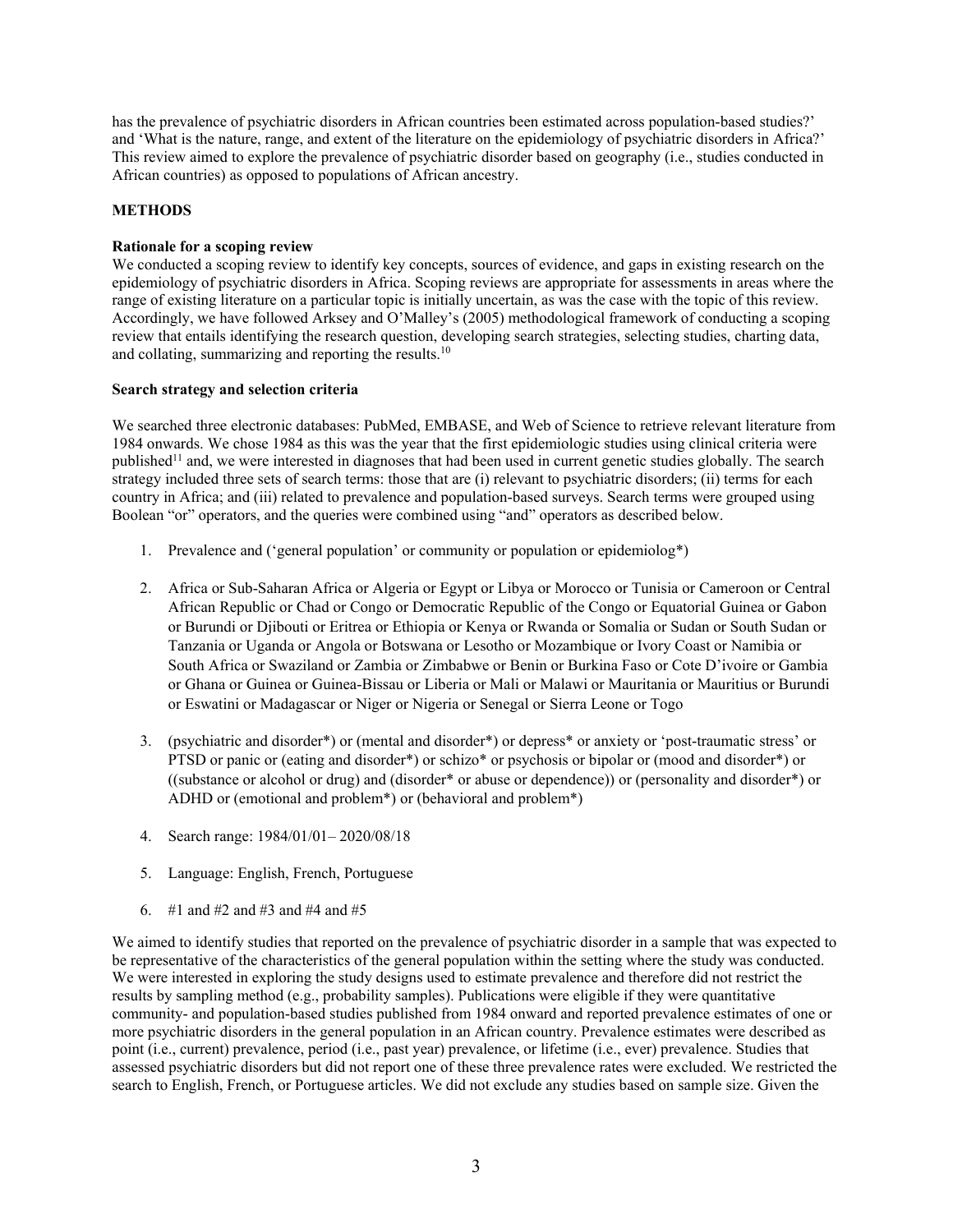focus of this article to study the prevalence of psychiatric disorders in Africa (i.e., geographic context), we excluded studies reporting on the prevalence of psychiatric disorders in population of African ancestry outside of Africa.

Reference lists of eligible studies were reviewed to identify additional studies. Titles and abstracts were screened using the inclusion criteria, after which full articles were retrieved. Studies with irrelevant titles (such as those that included non-African populations or African populations residing outside Africa) were excluded, as were commentaries, conference abstracts, editorials, intervention studies, and theoretical papers. We also excluded studies on specific subpopulations (e.g., participants with medical conditions, treated samples, pregnant women). Potentially relevant full-text studies were then evaluated against review eligibility criteria by two authors (TY and MCG), and any discrepancies were resolved by consensus, including review by the senior author (MMW).

Figure 1 presents a Preferred Reporting Items for Systematic Reviews and Meta-Analyses Extension for Scoping Review Guideline (PRISMA-ScR) flow diagram displaying the process of searching and selecting the studies.<sup>12</sup>

#### **Data extraction**

We extracted data on the last name of the first author, year of publication, study location, year of data collection, study sample, age range, sample size, the diagnostic instrument, and prevalence of psychiatric disorders. Where the same parent study data were used in more than one publication, we put the reports together and deemed the papers as one study even if the final analytic sample size differed between studies.

#### **RESULTS**

The search yielded 20,075 records, 9798 of which were duplicate articles. We screened 9512 titles followed by 1103 abstracts, which resulted in 105 articles assessed for eligibility. Fifty-three full text articles were excluded due to recruiting samples that weren't representative of the general population (n=33records), not describing which type of prevalence estimate the study was reporting (n=18 records), not a community population-based study (n=5 records). One was conference abstract. One study of geriatric depression in Tanzania was classified as awaiting classification because the full text was not available and thus could not be fully evaluated against our eligibility criteria <sup>13</sup>. Fortyseven articles representing 36 unique studies were included in this review (Figure 1 shows the flow diagram). Included studies were published between 1996-2020, with half published after 2008 (n=28 articles).

#### **Setting and population characteristics**

Thirty-six studies estimated the prevalence of one or more psychiatric disorders in the general population in twelve countries in north, east, west, and southern Africa (Table 1; Supplemental File 1). Twenty-four studies were conducted in five of these countries: South Africa  $(n=8; 22.2\%)$ ,  $^{14-28}$  Ethiopia  $(n=5; 13.9\%)$ ,  $^{29-37}$  Kenya  $(n=5;$ 13.9%),<sup>38-42</sup> Nigeria (n=3; 8.3%),<sup>18-20,43-46</sup> and Uganda (n=3; 8.3%).<sup>47-49</sup> Remaining studies were conducted in Benin (n=1; 2.8%),<sup>50</sup> Burkina Faso (n=2 studies; 5.6%),<sup>51,52</sup> Egypt (n=2; 5.6%),<sup>53,54</sup> Ghana (n=1; 2.8%),<sup>26</sup> Morocco (n=2; 5.6%),<sup>55,56</sup> Mozambique (n=2; 5.6%),<sup>57-59</sup> and Rwanda (n=2; 5.6%).<sup>60,61</sup> Studies were designed to be nationally representative  $(n=10 \text{ studies})$ ,  $15-17,21-23,25-27,52-55$  representative of populations in rural regions  $(n=14 \text{ studies})$ ,  $28,29,33 35,37-41,47-50,58-60$  a peri-urban community (n=1 study), $24$  or a region that included a mix of rural, urban, and/or periurban communities (n=11 studies). 14,18-20,30-32,36,42-46,51,56,57,61 Twelve studies aimed to estimate the prevalence of psychiatric disorders among adults at least 18 years of age. 14,17-20,25,27,36,37,43,44,46-48,50,52,53,60,61 Eighteen studies aimed to estimate the prevalence of psychiatric disorders among adolescents and adults usually defined as 15 years or older.<sup>15,16,21,23,24,29-35,38-40,51,54-57</sup> Three studies focused on either young children<sup>41</sup> or children and adolescents.<sup>42,49</sup> Two studies were restricted to older adults.<sup>22,26,45</sup> One study was restricted to female heads of household.<sup>58,59</sup> Recruitment and study interviews were completed at participant's homes in all studies with one exception. One study that focused on estimating the prevalence of substance use disorder avoided conducting study interviews within the household to prevent underreporting of substance use by participants when in close proximity to their family.<sup>54</sup>

#### **Sampling procedures**

Participants were sampled using multi-stage cluster probability sampling procedures (n=25 studies), 14-23,25-28,30-32,36- $39,42,43,45,46,49,51,52,55-59,61$  simple or systematic random samples of households or individuals (n=6 studies), $24,40,41,47,48,60$ enrolling all eligible persons in the sampling frame  $(n=2 \text{ studies})$ ,  $2^{9,33-35}$  selecting a random direction from the center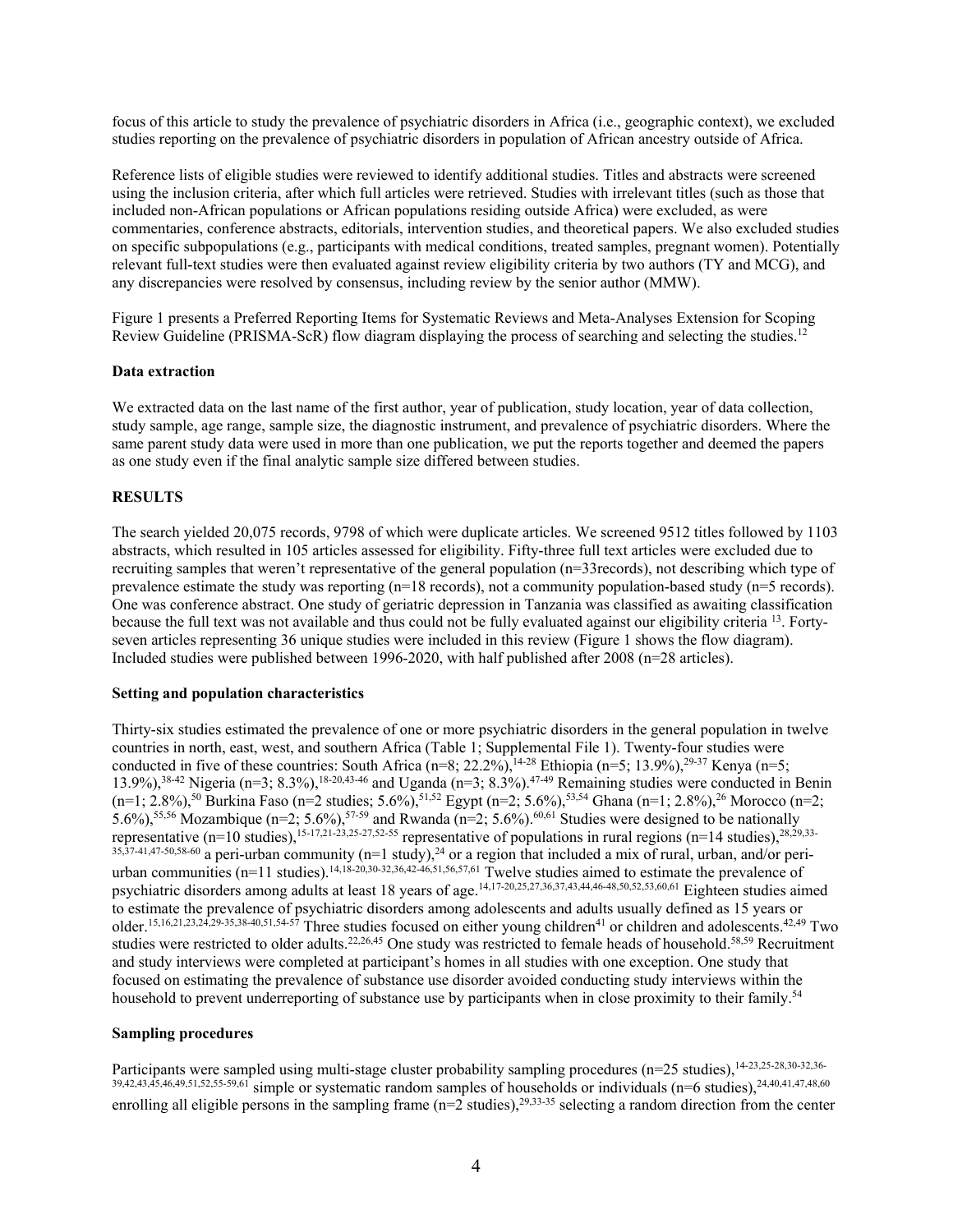of the village and approaching all households in that direction to identify eligible participants ( $n=1$  study),<sup>50</sup> or using a non-probability sampling method ( $n=2$  studies).<sup>53,54</sup> Sample sizes ranged from 351 to 68,491 individuals,<sup>33,35,48</sup> with a median sample size of 1769 individuals. In total, included studies enrolled 232,015 persons.

#### **Assessment of psychiatric disorders**

Case definitions for psychiatric disorder were most commonly informed by DSM-IV criteria ( $n=16$  studies)<sup>14,17-</sup> 20,24,25,27,35,41,43,45-47,49-51,55,56,60,61 followed by ICD-10 (n=6 studies),<sup>22,26,30-34,38,39,54</sup> DSM-5,<sup>40,44,58,59</sup> or a combination of ICD-10 and DSM-IV (n=1 study).<sup>29</sup> Psychiatric disorders were measured using diagnostic interviews in 21 studies using the World Health Organization World Mental Health Composite International Diagnostic Interview (CIDI), <sup>17-</sup>  $^{20,22,25-27,29-35,45,46,50,62}$  the Mini International Neuropsychiatric Interview (MINI),  $^{14,40,44,49,51-53,55,56,61,63}$  and the Clinical Interview Schedule-Revised (CIS-R).<sup>38,39,64</sup> Five of these studies combined the use of a diagnostic interview with screening tools, <sup>30-32,38,43,44,49</sup> which included the Patient Health Questionnaire (PHQ-9), <sup>65</sup> the Generalized Anxiety Disorder-7 (GAD-7),<sup>66</sup> the Alcohol Use Disorders Identification Test-Consumption (AUDIT-C),<sup>67</sup> the Self Reporting Questionnaire (SRQ-20),<sup>68</sup> and the Strengths and Difficulties Questionnaire (SDQ).<sup>69</sup> Thirteen studies used screening tools to estimate the point, period, or lifetime prevalence of probable cases of psychiatric disorder using the Hopkins Symptom Checklist in combination with a locally developed functional impairment measure;<sup>47,60,70,71</sup> the Center for Epidemiologic Studies Depression Scale (CES-D);<sup>24,72</sup> the Patient Health Questionnaire (PHQ-8);<sup>58</sup> the SRQ (point prevalence);<sup>36</sup> the Child Behavior Checklist (CBCL; point prevalence);<sup>41,42,73</sup> the Youth Self Report (YSR; point prevalence);<sup>42,74</sup> the AUDIT-C (point prevalence);<sup>43,44</sup> the AUDIT (point and period prevalence);<sup>23,24,48,59,75</sup> the CAGE questionnaire (lifetime prevalence);<sup>15,16,21,76</sup> the Alcohol, Smoking, and Substance Involvement Screening Test (ASSIST; point prevalence);<sup>37,77</sup> adapted Addiction Severity Index (lifetime prevalence);<sup>54,78</sup> and the Life Events Checklist (LEC)<sup>79</sup> in combination with the Harvard Trauma Questionnaire (HTQ).<sup>24,80</sup> Other methods included having participants maintain a diary recording their past-week alcohol consumption and applying NIAAA cutoffs to determine past-year harmful alcohol use, <sup>26</sup> and locally developed questions and vignettes as part of structured and semi-structured interviews to increase community-based case identification of lifetime psychosis and intellectual disability. <sup>57</sup> Nine studies reported using measures that had been adequately validated in the study population or country. 18-20,24,40,43,44,47,55-57,60,62

#### **The prevalence of psychiatric disorders in Africa**

#### Mood and anxiety disorders

Twenty-two studies estimated the prevalence of one or more mood disorders. The point, period, and lifetime prevalence of any mood disorder ranged from 3.8-6.4%, 1.1-4.9%, and 3.3-9.8%, respectively.<sup>17-19,25,46,53</sup> The point, period, and lifetime prevalence of major depressive disorder ranged from 2·0-33·2%, 1·1-7·1%, and 0·3-26·2%, respectively (Table 2: Figure 2).<sup>17,20,22,24,25,27,28,33,40,43,45-47,52,53,58,60</sup> Studies restricted to older adults and those that used screening tools to ascertain cases tended to report higher prevalence estimates relative to studies with younger populations and those that used diagnostic interviews. The prevalence of depression was consistently higher among females than males (prevalence ratio:  $1 \cdot 1 \cdot 2 \cdot 2$ ) and lowest in studies conducted in Nigeria. The point and lifetime prevalence of bipolar disorder ranged from 0·1-3·2% and 0·0-5·2%, respectively. Studies reporting the prevalence of bipolar disorder by gender produced inconsistent findings. The point and lifetime prevalence of bipolar disorder were 2- and 6-fold higher among females in Ethiopia's capital city, respectively;<sup>31</sup> whereas, in a study conducted in a rural setting in Ethiopia, the lifetime prevalence of bipolar disorder was twice as high among males relative to females.<sup>35</sup> Other studies examined the prevalence of major depressive episodes, <sup>31,49-52,55,61</sup> affective problems, <sup>41</sup> recurrent depressive episode,<sup>31,52</sup> persistent mood disorder,<sup>31</sup> and dysthymia.<sup>46,49,50,52,53</sup>

Eighteen studies estimated the prevalence of anxiety and stress-related disorders. The period and lifetime prevalence of anxiety disorders ranged from 4.1-8.1% and 5.7-15.8%, respectively (Table 3). Twelve of these studies reported the point prevalence of generalized anxiety disorder,<sup>17,25,38,39,43,46,50,52,53,55,56,61</sup> which ranged from 0·9-36·5% (Table 3). The point prevalence of generalized anxiety disorder, often referred to as the presence of symptoms during the past six months, which is consistent with the DSM-IV definition of current generalized anxiety disorder. Only one study reported a point prevalence of generalized anxiety disorder greater than 10%, which the authors attribute to the high prevalence of violence and history of trauma in post-genocide Rwanda. Three studies reported the past-year and/or lifetime prevalence of generalized anxiety disorder and estimated that 0·0-1·4% of the target population met criteria for generalized anxiety disorder in the past year and 0·1-4.0% met criteria for generalized anxiety disorder in their lifetime. The prevalence of generalized anxiety disorder was consistently higher among females relative to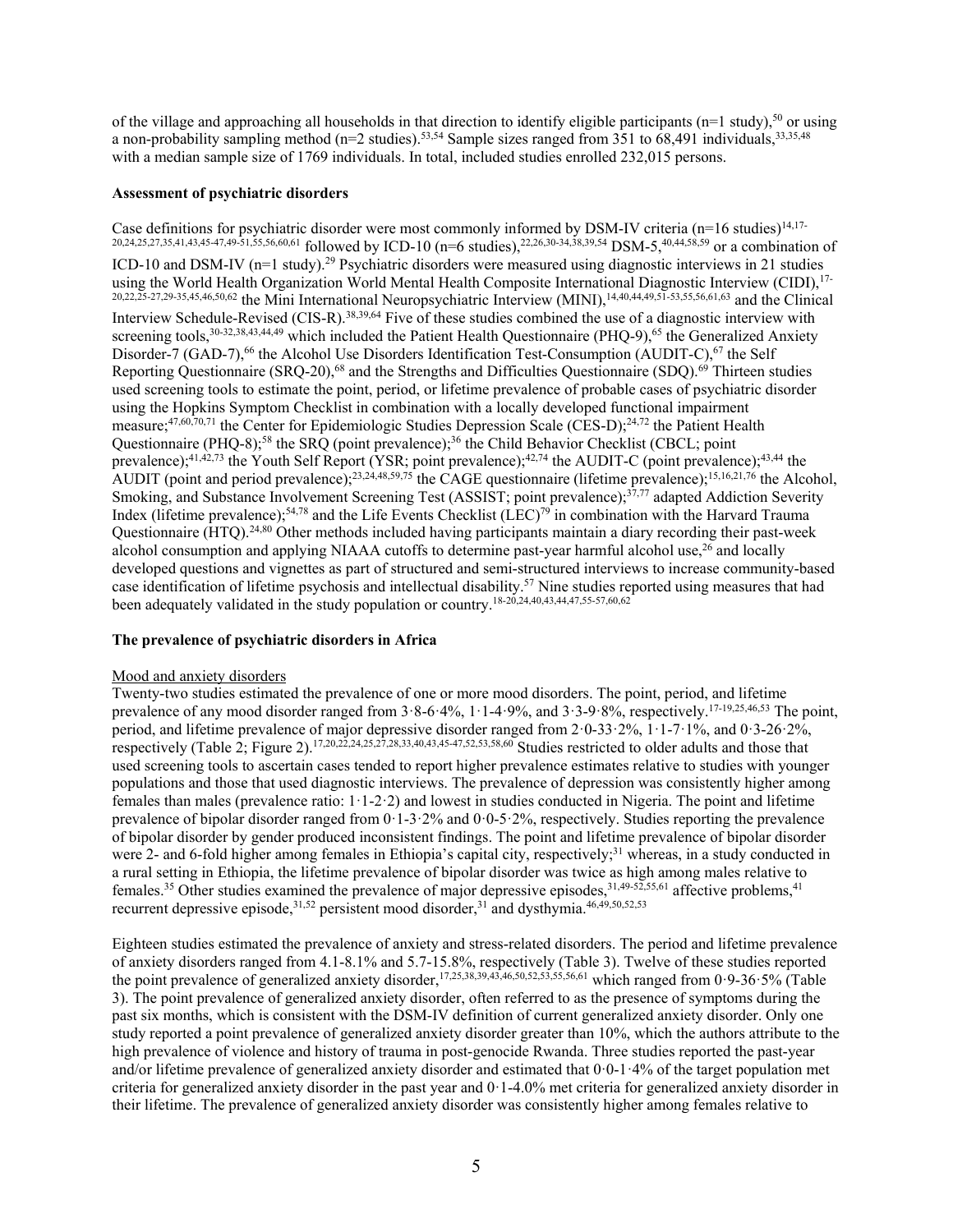males. Among children, the estimated point prevalence of anxiety problems was 12.6%<sup>41</sup>. Other anxiety disorders included panic disorder,<sup>17,25,38,39,46,50,52,53,55,56</sup> agoraphobia,<sup>17,25,38,39,46,52,53,55,56</sup> social phobia,<sup>17,25,38,39,46,50,52,53,55,56</sup> specific phobia, 30,38,39,46,53 obsessive-compulsive disorder, 38,39,46,50,53,55,56 neurosis, 28,30,53 and post-traumatic stress disorder. 17,24,25,38-40,46,50,52,53,55,56,61

#### Psychotic disorders

Nine studies estimated the prevalence of psychotic disorders. Four studies examined psychosis or psychotic disorders/syndromes generally,<sup>40,52,53,57</sup> three assessed schizophrenia,<sup>28,29,34</sup> and one study assessed both schizophrenia and schizoaffective disorder(Table 4; Figure 2).<sup>32</sup> The point prevalence of psychosis in a nationally representative study in Egypt was 0·19%. The lifetime prevalence of psychosis was assessed in three different settings and ranged from 1% in a rural setting in Kenya, 1·6% in an urban setting in Mozambique, to 4·4% in a rural region of Mozambique. Two studies assessed psychotic syndrome. One of these studies conducted in Burkina Faso reported that 1.7% of the sample experienced isolated psychotic syndrome while the prevalence of recurrent psychotic syndrome was 4.1%.<sup>52</sup> In a separate study conducted in Benin, the point prevalence of psychotic syndrome was 9.3% and the lifetime prevalence of psychotic syndrome was 30.2%.<sup>50</sup> Another study examined the presence of psychotic symptoms without applying a diagnostic algorithm and found that 8% of persons 16-65 years of age in a rural region of Kenya displayed at least one symptom of psychosis in the past year. Three of the four studies evaluating the prevalence of schizophrenia and/or schizoaffective disorder were conducted in Ethiopia. These studies found that 0·06-0·3% of the population currently met criteria for schizophrenia, whereas the lifetime prevalence ranged from 0·40% in the capital city to 0·47% in a rural region of Ethiopia. One study assessed the point prevalence of paranoid schizophrenia in a rural setting in South Africa, which was estimated to be 5%. <sup>28</sup> The only study evaluating schizoaffective disorder found that the point and lifetime prevalence of schizoaffective disorder in Addis Ababa, Ethiopia was 0·4% and 0·5%, respectively. The prevalence of schizophrenia was comparable between males and females; however, males were 2·5-3·5 times as likely to meet current or lifetime criteria for schizoaffective disorder.

#### Substance use disorders

Nineteen studies estimated the prevalence of alcohol or other drug use problems and/or disorder. In samples that enrolled adolescents and adults, the past-year and lifetime prevalence of any substance use disorder (alcohol or other drugs) ranged from 0·8-5·8% and 3·7-13·4%, respectively (Table 5; Figure 2). The case definitions for alcoholrelated problems varied and included hazardous/harmful alcohol use,<sup>23,26,37,43,44,48,52,59</sup> alcohol problems,<sup>15,16,21</sup> or alcohol use disorder (abuse/dependence).<sup>14,17,24,25,44,46,48,50,52,53,55</sup> The point, period, and lifetime prevalence of alcohol use disorder (abuse or dependence) ranged from 0·03-16·7%, 0·5-35·5%, and 1.2-14·0%, respectively. The point, period and lifetime prevalence of non-alcohol substance use disorder ranged from 0·13-5·8%, 0·2-1·5%, 1·0-4·5%, respectively.<sup>17-19,25,40,43,44,46,50,52-55</sup> Among studies that assessed both alcohol use disorder and other drug use disorder, studies conducted in Benin, Burkina Faso, Nigeria, and South Africa found the prevalence of alcohol use disorder to be approximately 2-3 times as prevalent as drug use disorders. In contrast, studies conducted in Egypt and Morocco found that other drug use disorders were up to twice as prevalent as alcohol use disorders. The prevalence of alcohol use disorders was 1·8-5·9 times more common among males relative to females, with the exception of Morocco, where the prevalence of alcohol use disorders was 14·5 times as prevalent among males relative to females. The prevalence of drug use disorder was consistently higher among males relative to females. Notably, in Morocco, the point prevalence of drug use disorder was 25 times greater among men (10%) relative to women (0·4%).<sup>55</sup>

#### Other psychiatric disorders

Other psychiatric disorders assessed in included somatoform disorders/problems (point prevalence: 0.7-11.8%; lifetime prevalence: 3.1%),<sup>30,42,53</sup> dissociative disorders (point prevalence: 0.4%; lifetime prevalence: 0.8%),<sup>30</sup> insomnia, <sup>52</sup> internalizing problems (point prevalence; 19.3%), <sup>42</sup> impulse control and externalizing disorders (point prevalence of oppositional problems: 2.3% or externalizing problems 10.2%; period prevalence of externalizing disorders: 0.1%; lifetime prevalence of impulse control disorder: 0.3%), 18,19,41,42 attention or attention-deficit hyperactivity problems (point prevalence:  $2.3 - 5.0\%$ ),<sup>41,42</sup> antisocial personality disorder (lifetime prevalence: 3.1%), $^{40,50}$  eating disorders (lifetime prevalence: 1.7%), $^{40,50}$  mental retardation (lifetime prevalence: 1.3-1.9%), $^{57}$ pervasive developmental problems (point prevalence: 5.3%), <sup>41</sup> seizure disorders (lifetime prevalence: 1.6%), <sup>57</sup> and suicide risk and behaviors (lifetime prevalence: 6.7-16%; point prevalence: 4.2% low risk – 0.6% high risk).<sup>40,52,61</sup> Furthermore, several studies identified high rates of comorbidity between variable combinations of psychiatric disorders. 24,25,43,44,53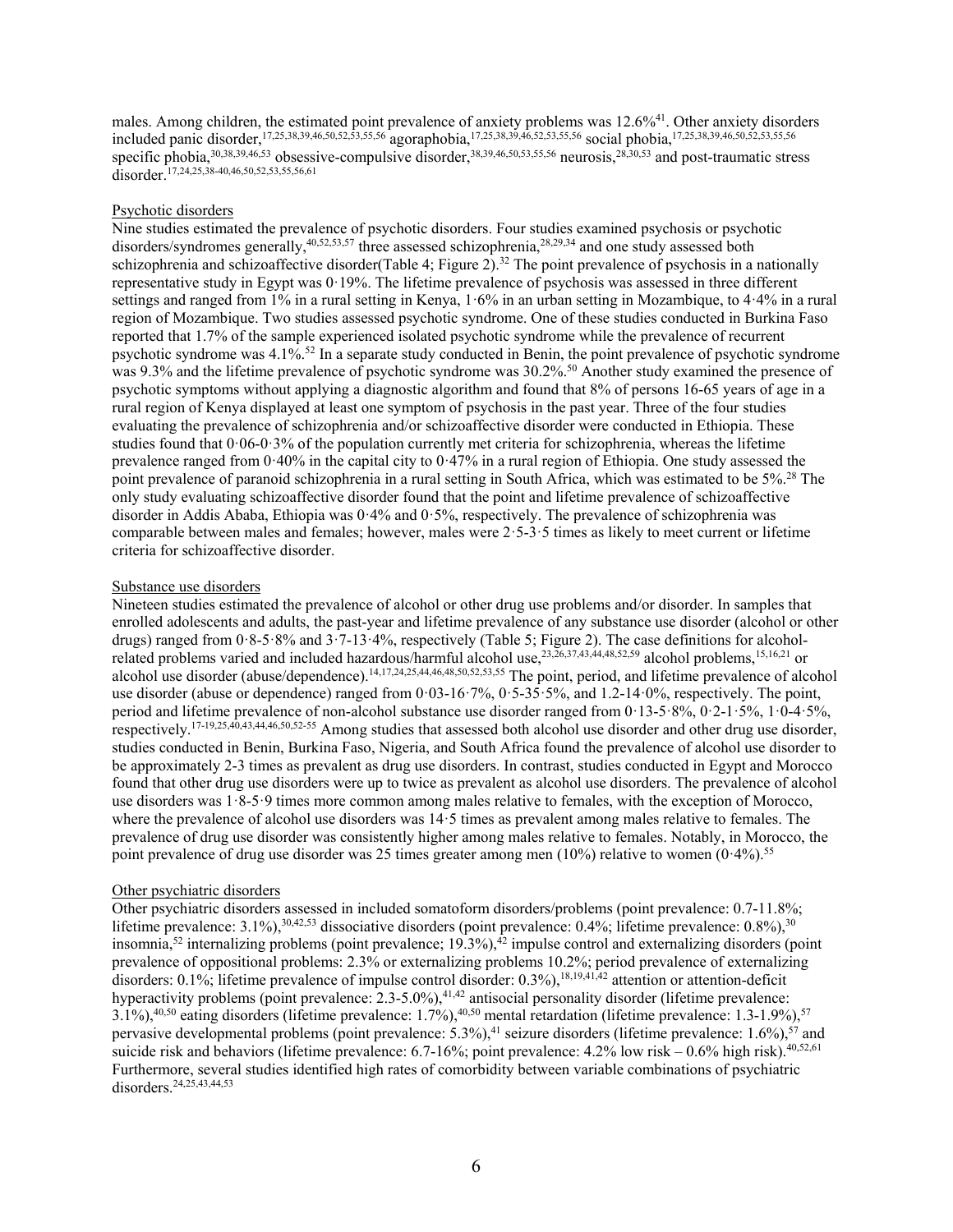#### **DISCUSSION**

In this scoping review, we identified 36 studies estimating the prevalence of one or more psychiatric disorders in the general population in twelve African countries, half of which were published after 2008. Studies reported lifetime prevalence estimates for mood, anxiety, substance use, and psychotic disorders ranging from 3.3-9.8%, 5.7-15.8%, 3.7-13.3%, and 1.0-4.4%, respectively. Epidemiologic studies of psychiatric disorder in Africa use comparable diagnostic interviews and screening tools as studies conducted outside of the continent. However, this scoping review revealed significant sources of methodological and clinical heterogeneity as well as gaps in research on certain populations, settings, and disorders.

First, there are gaps in coverage of epidemiologic estimates across countries, populations, and disorders. Only twelve African countries were represented in this review, none of which were conducted in central Africa. More than half of the population-based psychiatric epidemiology surveys in Africa were conducted in only five countries - Ethiopia, Kenya, Nigeria, South Africa, and Uganda. The included studies most frequently assessed mood and/or alcohol use disorders. Few studies examined psychotic disorders.

Second, studies estimating the point prevalence of psychiatric disorder, particularly mood, anxiety, and substance use disorders, displayed substantial methodological variation in measurement approaches. Most studies used a diagnostic interview or screening tool, similar to those commonly used in other world regions, to measure psychiatric disorder. Studies that used screening tools often reported higher rates of psychiatric disorder than studies that utilized diagnostic interviews. For example, studies that estimated the prevalence of alcohol-related problems reported higher estimates when using the AUDIT or CAGE relative to the CIDI and MINI. Compared to diagnostic interviews in other countries, previous meta-analyses of screening tools have similarly found that the estimated prevalence of psychiatric disorder is greater for studies using screening tools relative to diagnostic interviews<sup>81</sup>. Other sources of measurement error may be due to differential misclassification by cultural context. Previous analyses of CIDI diagnoses from countries in Africa (Nigeria, South Africa), New Zealand, and the United States suggest that these diagnostic interviews underestimate the prevalence of depression in African countries relative to western contexts due to differential item performance and relevance across countries.<sup>82</sup> It is also possible that screening and diagnostic tools do not capture the symptoms or features of psychiatric disorder that present in specific cultural contexts. For example, observed variation in substance use disorder may be partially attributable to the application of tools that do not cover all types of substances or use local terms for different types of substances. Khat, a stimulant plant with amphetamine-like properties, is widely used and culturally accepted in many parts of East Africa, and has been associated with psychosis and psychotic symptoms. <sup>83</sup> Most epidemiologic screening and diagnostic tools do not capture khat use and related problems, which may underestimate substance use disorder in regions where khat use is prevalent. Scales that have been adapted to assess khat use were not included in the studies we identified in this review.<sup>84</sup> This suggests the need to broaden the scope of substances to include those relevant to local use. In general, accurate measurement and the training of experts in the development and adaptation of screening and diagnostic tools is one of the greatest challenges for conducting psychiatric epidemiologic studies in all parts of the world. Strengthening capacity in psychometrics and measurement adaptation is needed and can leverage the training and capacity that has been developed for other disorders, such as epilepsy and other neurological disorders. <sup>7</sup> There is also a need to improve reporting of these estimates. For example, several studies and data points were excluded because the authors did not specify which type of prevalence they were reporting.

Third, while this review identified consistencies in the epidemiology of DSM and ICD psychiatric diagnoses with previous studies from countries outside of Africa, it is likely that applying these diagnostic tools may have excluded culturally specific presentations of mental health problems, idioms of distress, or culture-bound syndromes. <sup>85</sup> There is significant debate regarding the relevance of universal application of western psychiatric diagnoses without cultural formulation and considerations. <sup>86</sup> The absence of culture-bound syndromes and limited representation of local measurement approaches may also reflect limitations in our review process. Notably, we restricted studies to those published in English, French, and Portuguese and did not search grey literature databases. The official languages in most African countries include Afroasiatic languages and Niger-Congo languages; thus, this review may have missed eligible studies published in these common languages. Potential measurement error resulting from lack of cross-cultural validity, different assessment approaches (diagnostic interviews vs. screening tools), and unique presentations of psychiatric disorders and culture-bound syndromes suggest observed differences in the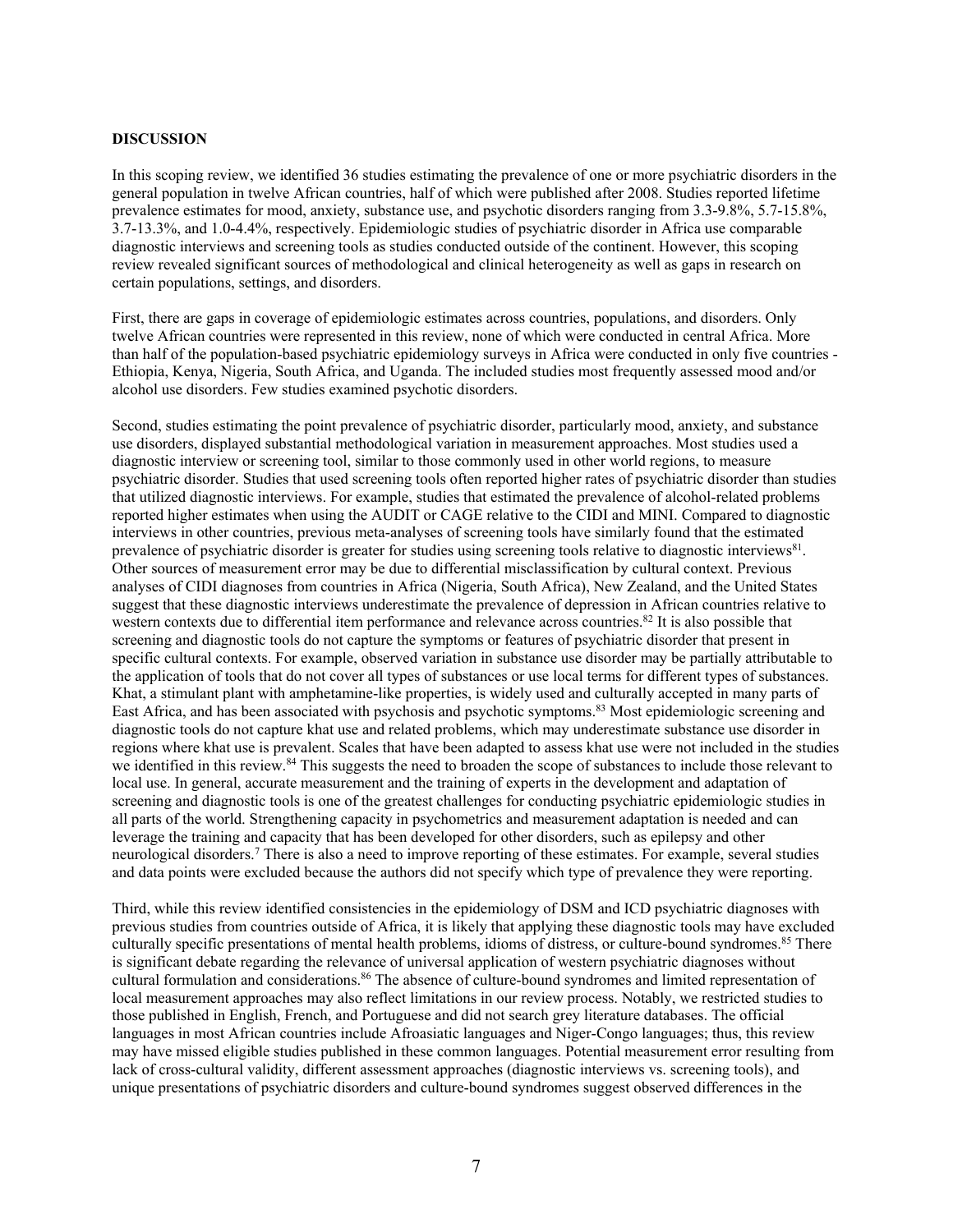prevalence of psychiatric disorder may be due, in part, to methodological and measurement differences between studies.

Results from this review revealed notable heterogeneity in prevalence estimates across studies, which may be due to the methodology, but also differences in population characteristics and risk factors related to cultural norms and behaviors, social determinants of health, genetic differences, and geographic or contextual differences. Most psychiatric disorders, including those with high heritability, displayed comparable or lower estimated prevalence in studies conducted in Africa relative to large epidemiologic studies conducted outside of Africa (see Figure 2).<sup>18,19,87-</sup> <sup>95</sup> For example, the range in lifetime prevalence of mood (3.3-9.8%) and anxiety (5.7-15.8%) disorders was lower than that reported in countries from other world regions including Colombia (mood: 14.6%; anxiety: 25.3%), France (mood: 21.0%; anxiety: 22.3%), Lebanon (mood: 12.6%; anxiety: 16.7%), and the United States (mood: 21.4%; anxiety: 31.0%), but similar to that observed in Japan (mood: 7.6%; anxiety: 6.9%). 19,87-95 The lifetime prevalence estimates for bipolar disorder were consistent with estimates from countries outside of Africa. The lifetime prevalence of alcohol use disorder was comparable to other countries (Colombia: 9.4%; France: 7.1%; Japan: 7.3%; Lebanon: 1.6%; United States: 13.8%). The lifetime prevalence of substance use disorder (1-4.5%) was higher than that reported for Japan (0.2%) and Lebanon (0.4%), but lower than the lifetime prevalence of substance use disorder in the United States (8.5%). Comparison with these other studies must be interpreted with caution given substantial clinical and methodological heterogeneity and also the lack of meta-analytic summary estimates that preclude statistical comparison of these estimates across world regions.

It is possible that observed differences in the prevalence of psychiatric disorder are due to genetic and environmental risk or protective factors but may also be explained by confounders, stigma, and different cultural perceptions of mental disorders that may prevent people from reporting psychiatric symptoms. For example, Africa has the youngest population globally, which may partially explain the lower observed general population prevalence estimates. Within studies conducted in Africa, we also observed substantial heterogeneity by region. The prevalence of alcohol use disorder was consistently lowest in North African countries and highest in South Africa. With the exception of the South African studies, the prevalence of alcohol use disorder was similar to previous studies from low- and middle-income countries and lower than those reported from high-income countries.<sup>89,96</sup> The prevalence of drug use disorder in Morocco and South Africa was higher than most other low- and middle-income countries, yet comparable to estimates from high-income countries.<sup>97</sup> Regional differences in the prevalence of substance use disorders may reflect the differences in the types of substances consumed and cultural norms related to substance use.

The relative prevalence of psychiatric disorders by demographic subgroups displayed some consistencies and deviations from patterns observed outside of Africa. Gender differences in the prevalence of psychiatric disorders in Africa were consistent with studies outside of Africa, whereby major depression and generalized anxiety disorders were more common among females, while substance use disorders were more prevalent among males.<sup>88,89,91,96,97</sup> With regard to age, we found that the prevalence of emotional and behavioral problems among children was comparable to what has been observed outside of Africa, 42,98,99 yet studies restricted to older adults produced higher period and lifetime prevalence estimates for major depressive disorder. This differs from epidemiologic studies of depression in high-income settings where the force of morbidity and period prevalence is often highest in early and middle-adulthood. 19,93,100 A study of psychosis in Mozambique found a higher prevalence in rural relative to urban settings, which is in contrast to research from the United States and Western European countries that have consistently found a higher prevalence of schizophrenia in urban as compared to rural settings. 101-103

To better understand the global epidemiology of psychiatric disorders and set the foundation for future genetic research, we need studies that are methodologically comparable, but diverse in population characteristics, culture, and context. Epidemiologic and population-based research is needed to investigate factors that explain the observed heterogeneity of psychiatric disorder in Africa may further our understanding of the epidemiology of psychiatric disorders by disentangling methodological explanations for these differences from meaningful risk and protective factors. Furthermore, strengthening the infrastructure and capacity for conducting psychiatric epidemiologic research in Africa will facilitate further understanding of the role of genetic and environmental factors while also building equitable partnerships and ownership of psychiatric genetic epidemiology research among scientists in Africa. There is a rich history of genetics and epidemiologic research on HIV/AIDS,<sup>104,105</sup> malaria,<sup>106</sup> chronic and infectious diseases<sup>107</sup> in Africa, including one of the first large-scale genomic studies of HIV and tuberculosis coinfection, <sup>108</sup> which have significantly advanced the global knowledge of the etiology of these diseases. Future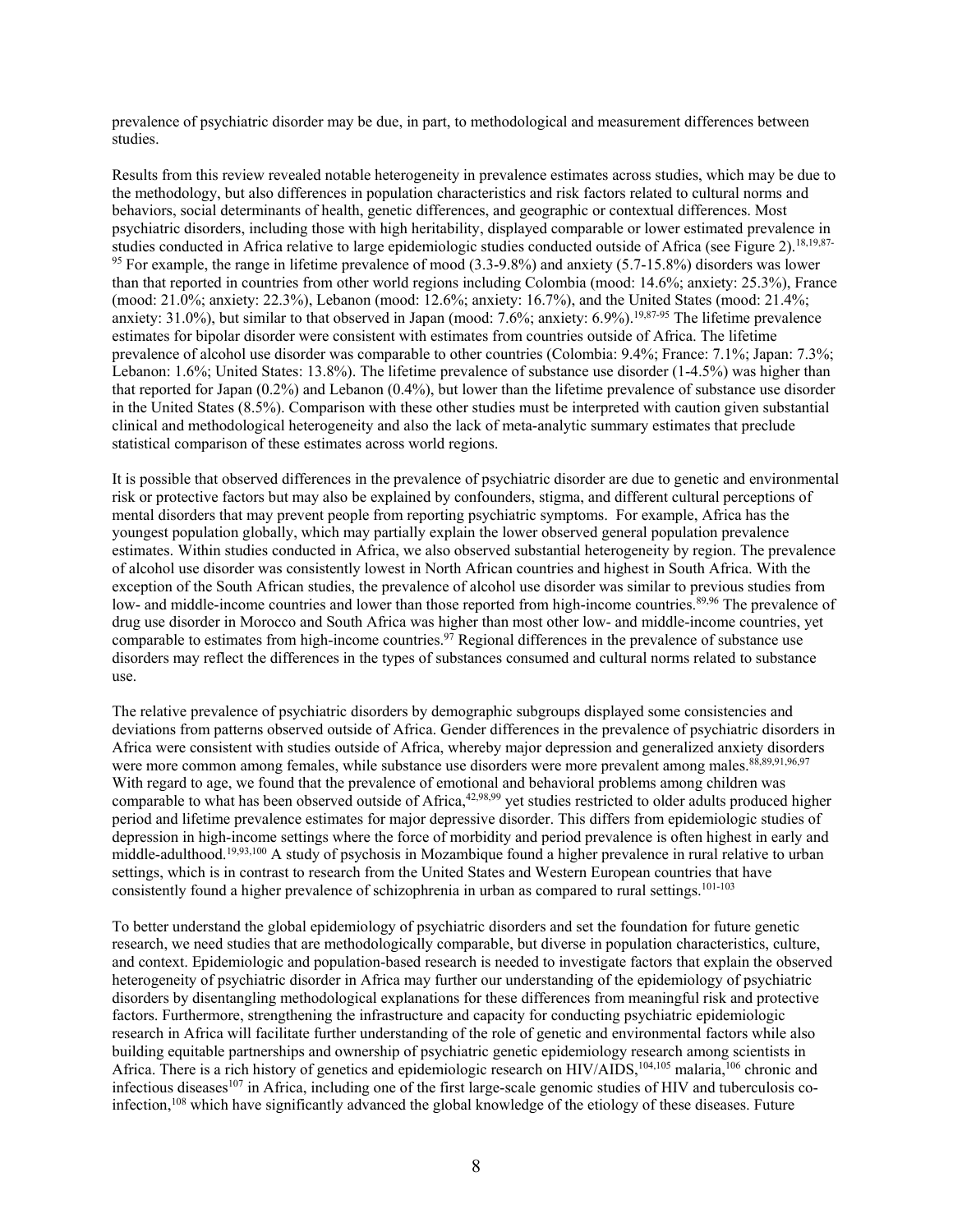research should now include efforts to understand and measure culture-bound syndromes, unique presentations of and measurement considerations for DSM and ICD psychiatric disorders, and relevant disorders that were not covered in this review (e.g., autism spectrum disorder, epilepsy). Similar to the advances made in other chronic and infectious disease epidemiology, further investment in research on psychiatric disorders in Africa has the potential to develop a better understanding of the epidemiology and genetics of psychiatric disorder and to ultimately inform contextually relevant policies and practices aimed at reducing the burden of mental disorder and improving public mental health equity globally.

#### **Author contributions**

MW conceived of the ideas of this review and TL, PS, and MLW further developed the rationale. MCG, TY, and MW designed the methodology for the scoping review. TY led the searches and initial screening of the study articles. MCG screened all full-text articles, verified eligibility of included articles and drafted the scoping review methodology. Any discrepancies in assessing the eligibility of potential articles were reviewed by MW. MCG, TY, and MW drafted the manuscript. All study authors provided revisions, critical feedback on the manuscript, and approved the final version.

## **Declaration of interest**

- Authors MCG, TY, TL, LCG, CNP, CLM, WF, TLS, MAS, and MLW declare no competing interests
- PFS- Reports personal fees and other from RBNC Therapeutics, from null, outside the submitted work.
- AM- Reports personal fees from Janssen, personal fees from Illumina, grants from The Sackler Trust, outside the submitted work
- JW- Reports grants from Takeda Pharmaceuticals Ltd, outside the submitted work.
- MMW- Reports research grants in the last three years from NIMH, Brain and Behavior Foundation, Templeton Foundation and the Sackler Foundation at Columbia, and book royalties from the Perseus Press, Oxford Press, and APA Publishing. MMW has also received royalties on the social adjustment scale from Multihealth Systems. None of these represent a conflict of interest.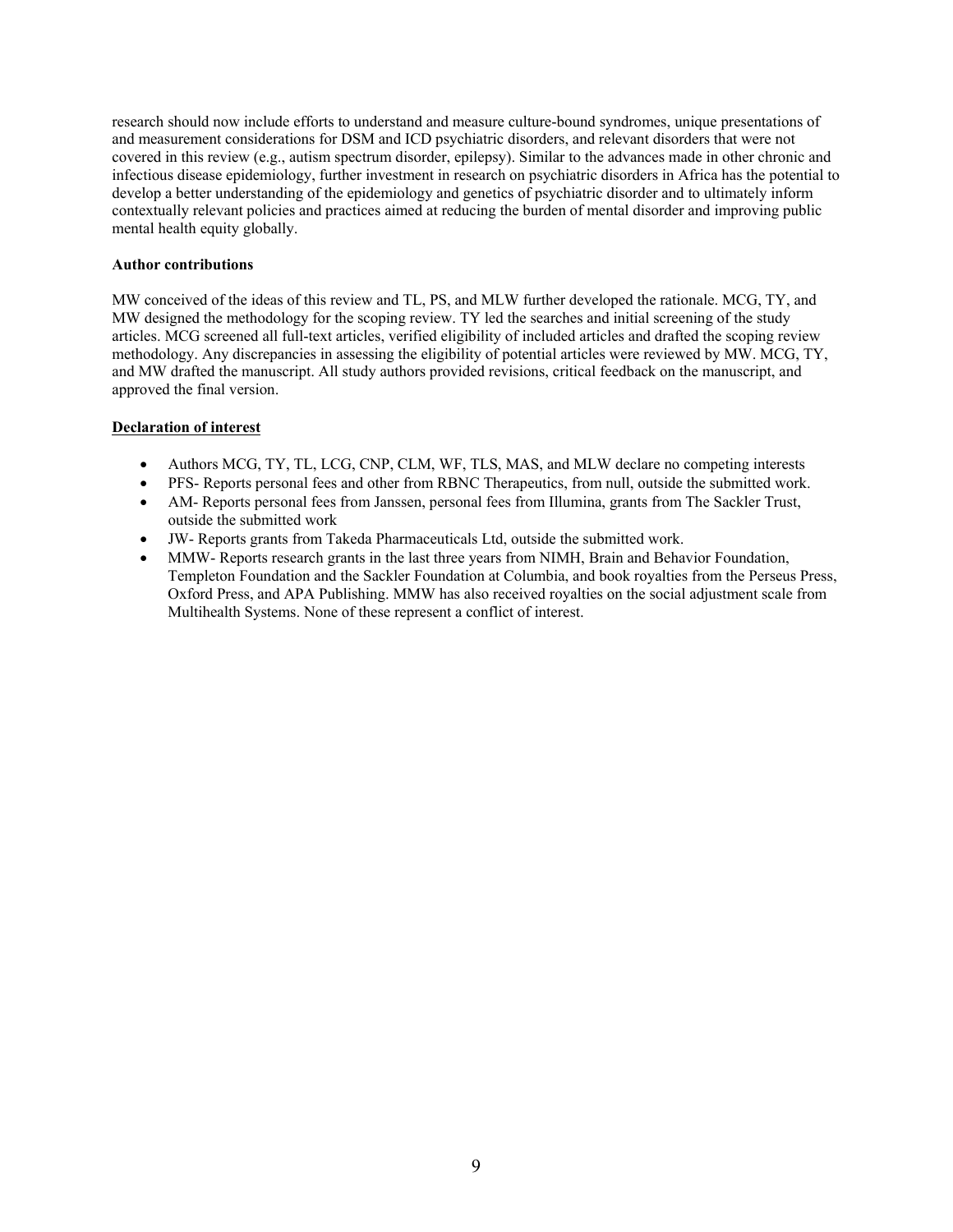## **Figure Titles and Captions**

Figure 1. Flow diagram

Figure 2. Range of prevalence estimates by disorder as compared to World Mental Health Survey Estimates

Caption: Range of point, period, and lifetime prevalence estimates for studies conducted in Africa. The shapes display lifetime prevalence estimates from select countries included in the World Mental Health Survey initiative.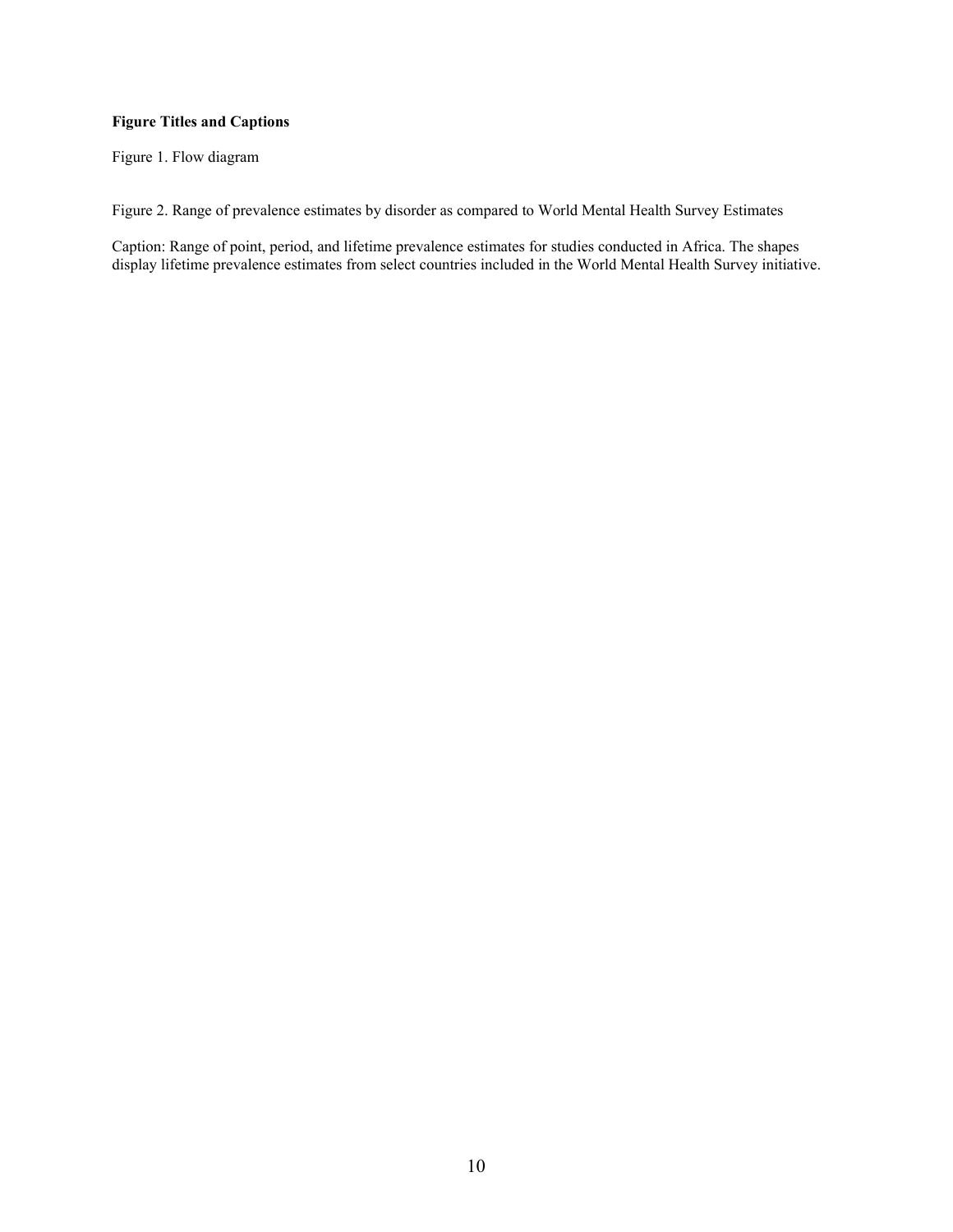## **REFERENCES**

1. Peterson RE, Kuchenbaecker K, Walters RK, et al. Genome-wide Association Studies in Ancestrally Diverse Populations: Opportunities, Methods, Pitfalls, and Recommendations. *Cell* 2019; **179**(3): 589-603.

2. Hindorff LA, Bonham VL, Brody LC, et al. Prioritizing diversity in human genomics research. *Nat Rev Genet* 2018; **19**(3): 175-85.

3. Cross-Disorder Group of the Psychiatric Genomics C, Lee SH, Ripke S, et al. Genetic relationship between five psychiatric disorders estimated from genome-wide SNPs. *Nat Genet* 2013; **45**(9): 984-94.

4. Stevenson A, Akena D, Stroud RE, et al. Neuropsychiatric Genetics of African Populations-Psychosis (NeuroGAP-Psychosis): a case-control study protocol and GWAS in Ethiopia, Kenya, South Africa and Uganda. *BMJ Open* 2019; **9**(2): e025469.

5. Gulsuner S, Stein DJ, Susser ES, et al. Genetics of schizophrenia in the South African Xhosa. *Science* 2020; **367**(6477): 569-73.

6. Freedman DX. Psychiatric epidemiology counts. *Arch Gen Psychiatry* 1984; **41**(10): 931-3.

7. Ba-Diop A, Marin B, Druet-Cabanac M, Ngoungou EB, Newton CR, Preux PM. Epidemiology, causes, and treatment of epilepsy in sub-Saharan Africa. *Lancet Neurol* 2014; **13**(10): 1029-44.

8. Fauci AS. HIV and AIDS: 20 years of science. *Nat Med* 2003; **9**(7): 839-43.

9. Munn Z, Peters MDJ, Stern C, Tufanaru C, McArthur A, Aromataris E. Systematic review or scoping review? Guidance for authors when choosing between a systematic or scoping review approach. *BMC Med Res Methodol* 2018; **18**(1): 143.

10. Arksey H, O'Malley L. Scoping studies: Towards a methodological framework. *International Journal of Social Research Methodology* 2005; **8**(1): 19-32.

11. Weissman MM. Big Data Begin in Psychiatry. *JAMA Psychiatry* 2020.

12. Tricco AC, Lillie E, Zarin W, et al. PRISMA Extension for Scoping Reviews (PRISMA-ScR): Checklist and Explanation. *Ann Intern Med* 2018; **169**(7): 467-73.

13. Adams DJ, Ndanzi T, Rweyunga AP, et al. Depression and associated factors among geriatric population in Moshi district council, Northern Tanzania. *Aging Ment Health* 2020: 1-7.

14. Andersson LMC, Twum-Antwi A, Staland-Nyman C, van Rooyen DR. Prevalence and socioeconomic characteristics of alcohol disorders among men and women in the Eastern Cape Province, South Africa. *Health Soc Care Community* 2018; **26**(1): e143-e53.

15. Department of Health, Medical Research Council. South Africa Demographic and Health Survey 1998. Pretoria: Department of Health, 2003.

16. Department of Health, Medical Research Council. South Africa Demographic and Health Survey 2003. Pretoria: Department of Health, 2007.

17. Herman AA, Stein DJ, Seedat S, Heeringa SG, Moomal H, Williams DR. The South African Stress and Health (SASH) study: 12-month and lifetime prevalence of common mental disorders. *S Afr Med J* 2009; **99**(5 Pt 2): 339-44.

18. Kessler RC, Aguilar-Gaxiola S, Alonso J, et al. The global burden of mental disorders: an update from the WHO World Mental Health (WMH) surveys. *Epidemiol Psichiatr Soc* 2009; **18**(1): 23-33.

19. Kessler RC, Angermeyer M, Anthony JC, et al. Lifetime prevalence and age-of-onset distributions of mental disorders in the World Health Organization's World Mental Health Survey Initiative. *World Psychiatry* 2007; **6**(3): 168-76.

20. Kessler RC, Sampson NA, Berglund P, et al. Anxious and non-anxious major depressive disorder in the World Health Organization World Mental Health Surveys. *Epidemiol Psychiatr Sci* 2015; **24**(3): 210-26.

21. Parry CD, Plüddemann A, Steyn K, Bradshaw D, Norman R, Laubscher R. Alcohol use in South Africa: Findings from the first Demographic and Health Survey. *Journal of Studies on Alcohol* 1998; **66**(1): 91-7.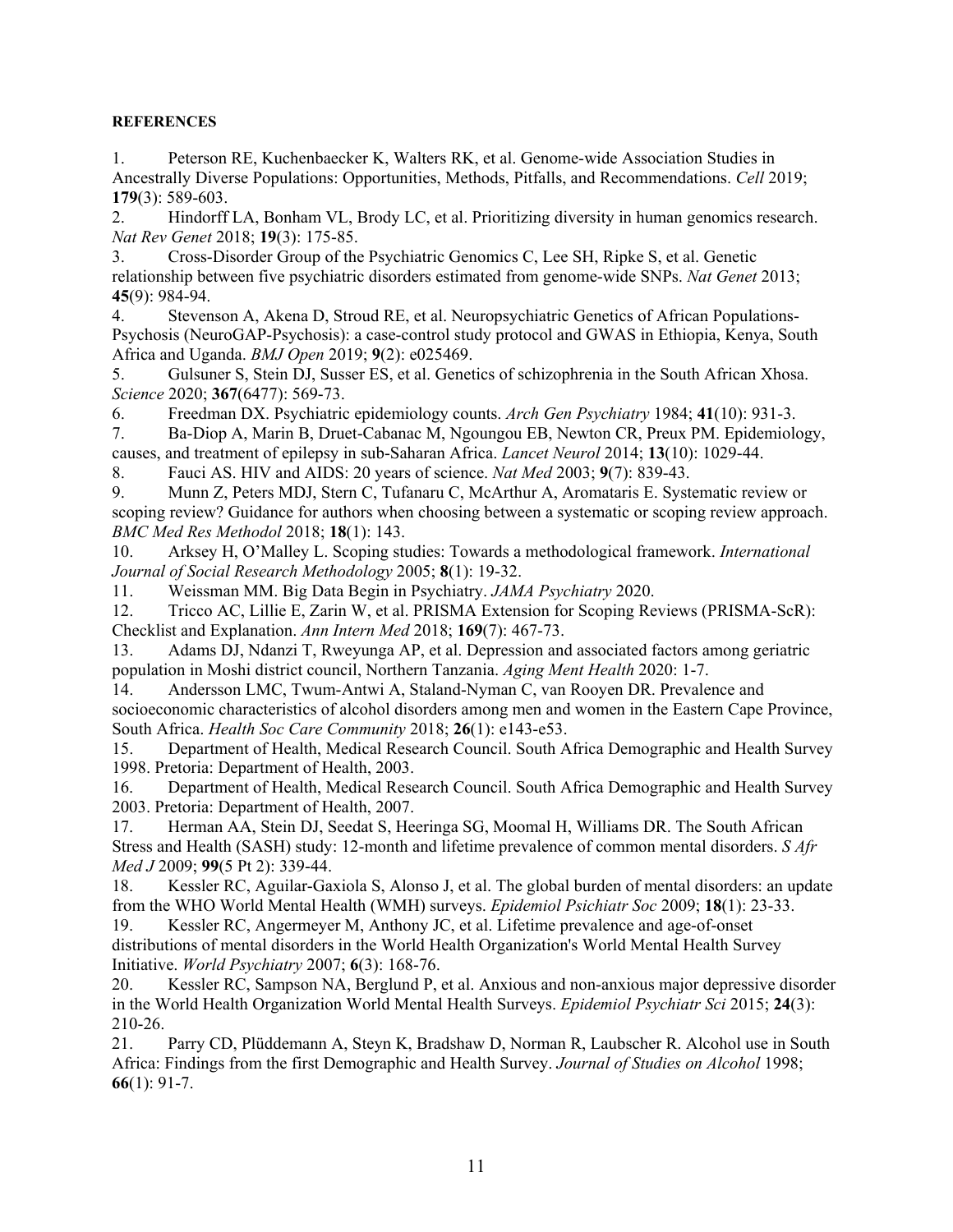22. Peltzer K, Phaswana-Mafuya N. Depression and associated factors in older adults in South Africa. *Glob Health Action* 2013; **6**: 1-9.

23. Peltzer K, Phaswana-Mafuya N, Njubo P. Alcohol use and problem drinking in South Africa: Findings from a national population-based survey. *African Journal of Psychiatry* 2011; **14**(1): 30-7.

24. Smit J, Myer L, Middelkoop K, et al. Mental health and sexual risk behaviours in a South African township: a community-based cross-sectional study. *Public Health* 2006; **120**(6): 534-42.

25. Stein DJ, Seedat S, Herman A, et al. Lifetime prevalence of psychiatric disorders in South Africa. *Br J Psychiatry* 2008; **192**(2): 112-7.

26. Thapa SB, Martinez P, Clausen T. Depression and its correlates in South Africa and Ghana among people aged 50 and above: Findings from the WHO Study on global AGEing and adult health. *J Psychiatry* 2014; **17**(6).

27. Tomlinson M, Grimsrud AT, Stein DJ, Williams DR, Myer L. The epidemiology of major depression in South Africa: results from the South African stress and health study. *S Afr Med J* 2009; **99**(5 Pt 2): 367-73.

28. Rumble S, Swartz L, Parry C, Zwarenstein M. Prevalence of psychiatric morbidity in the adult population of a rural South African village. *Psychol Med* 1996; **26**(5): 997-1007.

29. Fekadu A, Shibre T, Alem A, et al. Bipolar disorder among an isolated island community in Ethiopia. *J Affect Disord* 2004; **80**(1): 1-10.

30. Kebede D, Alem A. Major mental disorders in Addis Ababa, Ethiopia. III. Neurotic and somatoform disorders. *Acta Psychiatr Scand Suppl* 1999; **397**: 24-9.

31. Kebede D, Alem A. Major mental disorders in Addis Ababa, Ethiopia. II. Affective disorders. *Acta Psychiatr Scand Suppl* 1999; **397**: 18-23.

32. Kebede D, Alem A. Major mental disorders in Addis Ababa, Ethiopia. I. Schizophrenia, schizoaffective and cognitive disorders. *Acta Psychiatr Scand Suppl* 1999; **397**: 11-7.

33. Kebede D, Alem A, Shibre T, Negash A, Deyassa N, Beyero T. Socio-demographic correlates of bipolar disorder in Butajira, rural Ethiopia. *East Afr Med J* 2005; **82**(1): 34-9.

34. Kebede D, Alem A, Shibre T, et al. Onset and clinical course of schizophrenia in Butajira-Ethiopia--a community-based study. *Soc Psychiatry Psychiatr Epidemiol* 2003; **38**(11): 625-31.

35. Negash A, Alem A, Kebede D, Deyessa N, Shibre T, Kullgren G. Prevalence and clinical characteristics of bipolar I disorder in Butajira, Ethiopia: a community-based study. *J Affect Disord* 2005; **87**(2-3): 193-201.

36. Hunduma G, Girma M, Digaffe T, Weldegebreal F, Tola A. Prevalence and determinants of common mental illness among adult residents of Harari Regional State, Eastern Ethiopia. *Pan Afr Med J* 2017; **28**: 262.

37. Gedif T, Azale T, Nigusie A. Substance use and associated factors among Gumuz people in Benishangul-Gumuz regional state, Mandura woreda, Northwest Ethiopia. *Subst Abuse Treat Prev Policy* 2019; **14**(1): 36.

38. Jenkins R, Njenga F, Okonji M, et al. Psychotic symptoms in Kenya--prevalence, risk factors, and relationship with common mental disorders. *Int J Environ Res Public Health* 2012; **9**(5): 1748-56.

39. Jenkins R, Othieno C, Ongeri L, et al. Common mental disorder in Nyanza province, Kenya in 2013 and its associated risk factors--an assessment of change since 2004, using a repeat household survey in a demographic surveillance site. *BMC Psychiatry* 2015; **15**: 309.

40. Kwobah E, Epstein S, Mwangi A, Litzelman D, Atwoli L. PREVALENCE of psychiatric morbidity in a community sample in Western Kenya. *BMC Psychiatry* 2017; **17**(1): 30.

41. Kariuki SM, Abubakar A, Kombe M, et al. Burden, risk factors, and comorbidities of behavioural and emotional problems in Kenyan children: a population-based study. *Lancet Psychiatry* 2017; **4**(2): 136-45.

42. Magai DN, Malik JA, Koot HM. Emotional and Behavioral Problems in Children and Adolescents in Central Kenya. *Child Psychiatry Hum Dev* 2018; **49**(4): 659-71.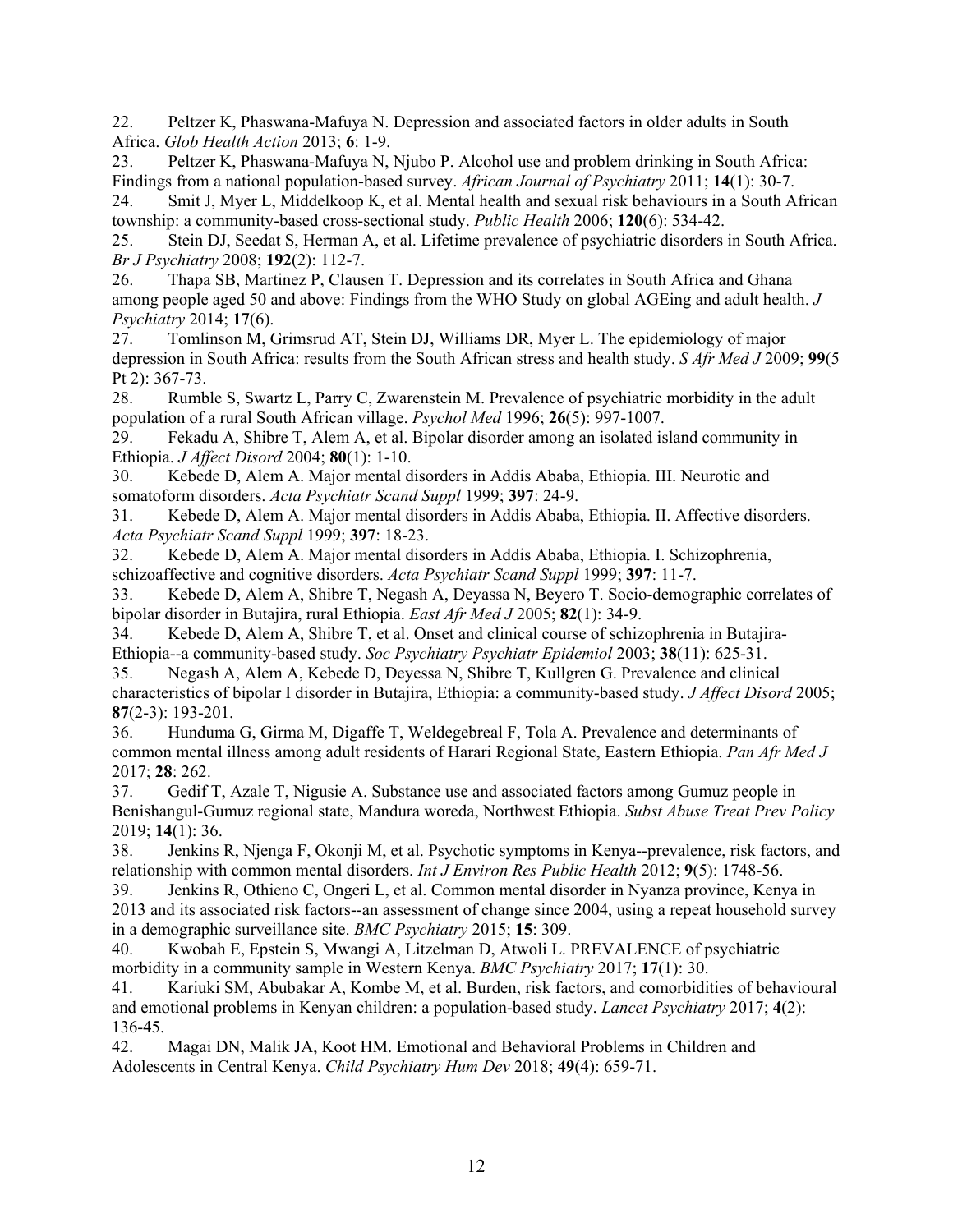43. Adewuya AO, Atilola O, Ola BA, et al. Current prevalence, comorbidity and associated factors for symptoms of depression and generalised anxiety in the Lagos State Mental Health Survey (LSMHS), Nigeria. *Compr Psychiatry* 2018; **81**: 60-5.

44. Adewuya AO, Ola BA, Coker OA, et al. Descriptive epidemiology of alcohol use in the Lagos State Mental Health Survey (LSMHS), Nigeria. *International Journal of Mental Health and Addiction* 2020: 1-12.

45. Gureje O, Kola L, Afolabi E. Epidemiology of major depressive disorder in elderly Nigerians in the Ibadan Study of Ageing: a community-based survey. *Lancet* 2007; **370**(9591): 957-64.

46. Gureje O, Lasebikan VO, Kola L, Makanjuola VA. Lifetime and 12-month prevalence of mental disorders in the Nigerian Survey of Mental Health and Well-Being. *Br J Psychiatry* 2006; **188**: 465-71.

47. Bolton P, Wilk CM, Ndogoni L. Assessment of depression prevalence in rural Uganda using symptom and function criteria. *Soc Psychiatry Psychiatr Epidemiol* 2004; **39**(6): 442-7.

48. Nalwadda O, Rathod SD, Nakku J, Lund C, Prince M, Kigozi F. Alcohol use in a rural district in Uganda: Findings from community-based and facility-based cross-sectional studies. *International Journal of Mental Health Systems* 2018; **12**(1): 12.

49. Kinyanda E, Kizza R, Abbo C, Ndyanabangi S, Levin J. Prevalence and risk factors of depression in childhood and adolescence as seen in four districts of North-Eastern Uganda. *BMC Int Health Hum Rights* 2013; **13**: 19.

50. Tognon-Tchégnonsi F, Adoukonou T, Djidonou A, Ataigba Ireti E, Gandaho P. Prévalence des troubles mentaux dans une communauté rurale a

Parakou au nord Bénin. *Annales Médico-Psychologiques* 2020; **178**: 908-12.

51. Duthe G, Rossier C, Bonnet D, Soura AB, Corker J. Mental health and urban living in sub-Saharan Africa: major depressive episodes among the urban poor in Ouagadougou, Burkina Faso. *Popul Health Metr* 2016; **14**: 18.

52. Ouedraogo A, Ouango JG, Karfo K, Goumbri P, Nanema D, Sawadogo B. [Prevalence of mental disorders in the general population of Burkina Faso]. *Encephale* 2019; **45**(4): 367-70.

53. Ghanem M, Gadallah M, Meky FA, Mourad S, El-Kholy G. National Survey of Prevalence of Mental Disorders in Egypt: preliminary survey. *East Mediterr Health J* 2009; **15**(1): 65-75.

54. Hamdi E, Gawad T, Khoweiled A, et al. Lifetime prevalence of alcohol and substance use in Egypt: a community survey. *Subst Abus* 2013; **34**(2): 97-104.

55. Kadri N, Agoub M, Assouab F, et al. Moroccan national study on prevalence of mental disorders: a community-based epidemiological study. *Acta Psychiatr Scand* 2010; **121**(1): 71-4.

56. Kadri N, Agoub M, El Gnaoui S, Berrada S, Moussaoui D. Prevalence of anxiety disorders: a population-based epidemiological study in metropolitan area of Casablanca, Morocco. *Ann Gen Psychiatry* 2007; **6**: 6.

57. Patel V, Simbine AP, Soares IC, Weiss HA, Wheeler E. Prevalence of severe mental and neurological disorders in Mozambique: a population-based survey. *Lancet* 2007; **370**(9592): 1055-60.

58. Audet CM, Wainberg ML, Oquendo MA, et al. Depression among female heads-of-household in rural Mozambique: A cross-sectional population-based survey. *J Affect Disord* 2018; **227**: 48-55.

59. Wainberg M, Oquendo MA, Peratikos MB, et al. Hazardous alcohol use among female heads-ofhousehold in rural Mozambique. *Alcohol* 2018; **73**: 37-44.

60. Bolton P, Neugebauer R, Ndogoni L. Prevalence of depression in rural Rwanda based on symptom and functional criteria. *J Nerv Ment Dis* 2002; **190**(9): 631-7.

61. Umubyeyi A, Mogren I, Ntaganira J, Krantz G. Intimate partner violence and its contribution to mental disorders in men and women in the post genocide Rwanda: findings from a population based study. *BMC Psychiatry* 2014; **14**: 315.

62. Kessler RC, Abelson J, Demler O, et al. Clinical calibration of DSM-IV diagnoses in the World Mental Health (WMH) version of the World Health Organization (WHO) Composite International Diagnostic Interview (WMHCIDI). *Int J Methods Psychiatr Res* 2004; **13**(2): 122-39.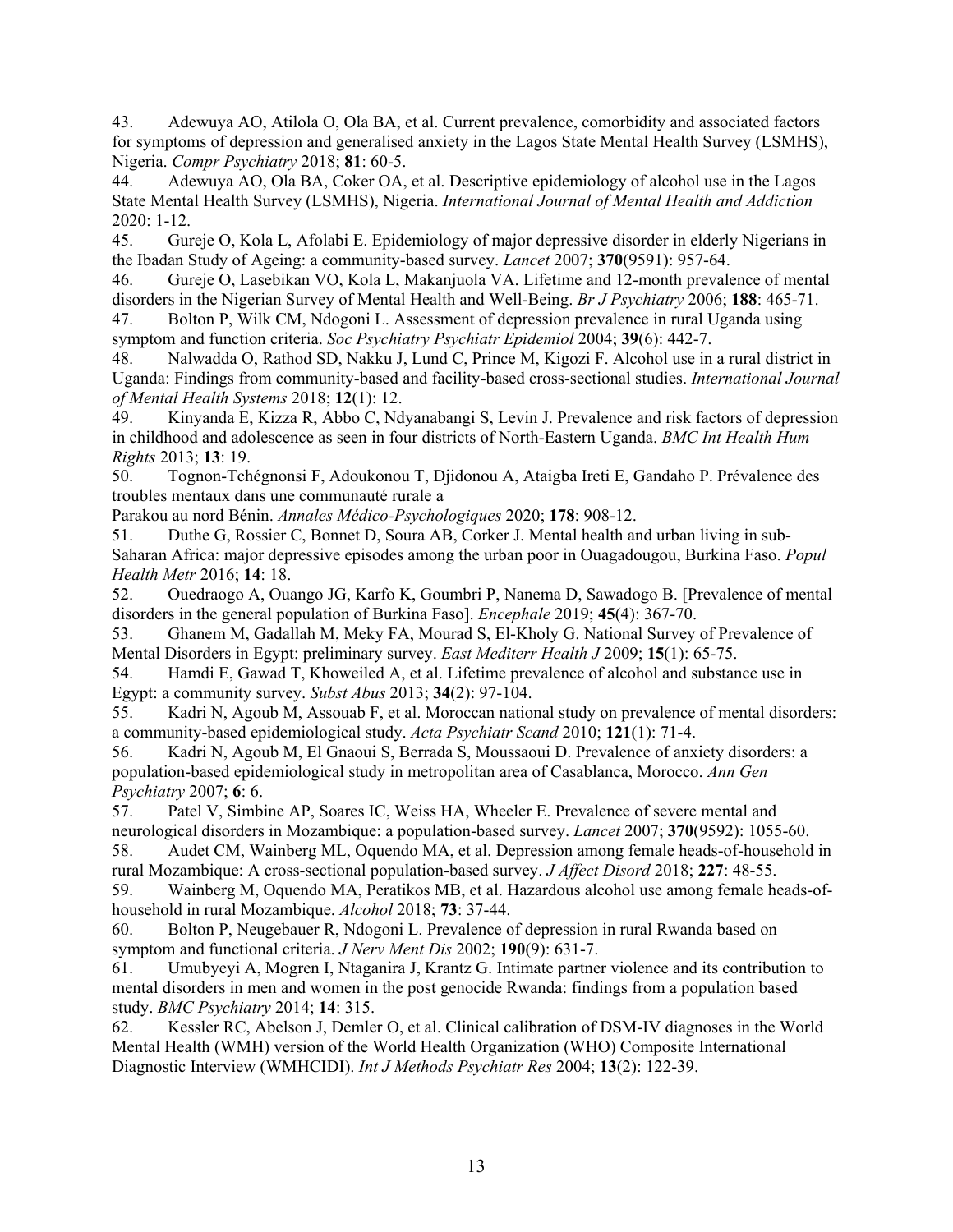63. Sheehan DV, Lecrubier Y, Sheehan KH, et al. The Mini-International Neuropsychiatric Interview (M.I.N.I.): the development and validation of a structured diagnostic psychiatric interview for DSM-IV and ICD-10. *J Clin Psychiatry* 1998; **59 Suppl 20**: 22-33;quiz 4-57.

64. Lewis G, Pelosi AJ, Araya R, Dunn G. Measuring psychiatric disorder in the community: a standardized assessment for use by lay interviewers. *Psychol Med* 1992; **22**(2): 465-86.

65. Kroenke K, Spitzer RL, Williams JB. The PHQ-9: validity of a brief depression severity measure. *J Gen Intern Med* 2001; **16**(9): 606-13.

66. Spitzer RL, Kroenke K, Williams JB, Lowe B. A brief measure for assessing generalized anxiety disorder: the GAD-7. *Arch Intern Med* 2006; **166**(10): 1092-7.

67. Bush K, Kivlahan DR, McDonell MB, Fihn SD, Bradley KA. The AUDIT alcohol consumption questions (AUDIT-C): an effective brief screening test for problem drinking. Ambulatory Care Quality Improvement Project (ACQUIP). Alcohol Use Disorders Identification Test. *Arch Intern Med* 1998; **158**(16): 1789-95.

68. World Health Organization. A user's guide to the Self Reporting Questionnaire (SRQ). Geneva: Division of Mental Health, World Health Organization; 1994. p. 1-84.

69. Goodman R. The Strengths and Difficulties Questionnaire: a research note. *J Child Psychol Psychiatry* 1997; **38**(5): 581-6.

70. Bolton P, Tang AM. An alternative approach to cross-cultural function assessment. *Soc Psychiatry Psychiatr Epidemiol* 2002; **37**(11): 537-43.

71. Derogatis LR, Lipman RS, Rickels K, Uhlenhuth EH, Covi L. The Hopkins Symptom Checklist (HSCL): a self-report symptom inventory. *Behav Sci* 1974; **19**(1): 1-15.

72. Carleton RN, Thibodeau MA, Teale MJ, et al. The center for epidemiologic studies depression scale: a review with a theoretical and empirical examination of item content and factor structure. *PLoS One* 2013; **8**(3): e58067.

73. Achenbach TM, Edelbrock C, Howell CT. Empirically based assessment of the behavioral/emotional problems of 2- and 3- year-old children. *J Abnorm Child Psychol* 1987; **15**(4): 629- 50.

74. Achenbach TM. Manual for the youth self report and 1991 profile. Burlington: University of Vermont; 1991.

75. Saunders JB, Aasland OG, Babor TF, de la Fuente JR, Grant M. Development of the Alcohol Use Disorders Identification Test (AUDIT): WHO Collaborative Project on Early Detection of Persons with Harmful Alcohol Consumption--II. *Addiction* 1993; **88**(6): 791-804.

76. O'Brien CP. The CAGE questionnaire for detection of alcoholism: a remarkably useful but simple tool. *JAMA* 2008; **300**(17): 2054-6.

77. Humeniuk R, Ali R, Babor TF, et al. Validation of the Alcohol, Smoking And Substance Involvement Screening Test (ASSIST). *Addiction* 2008; **103**(6): 1039-47.

78. McLellan AT, Kushner H, Metzger D, et al. The fifth edition of the Addiction Severity Index. *Journal of Substance Abuse Treatment* 1992; **9**(3): 199-213.

79. Weathers FW, Litz BT, Keane TM, Palmieri PA, Marx BP, Schnurr PP. The PTSD Checklist for DSM-5 (PCL-5) - LEC-5 and Extended Criterion A. VA, 2013.

80. Mollica RF, Caspi-Yavin Y, Bollini P, Truong T, Tor S, Lavelle J. The Harvard Trauma Questionnaire. Validating a cross-cultural instrument for measuring torture, trauma, and posttraumatic stress disorder in Indochinese refugees. *J Nerv Ment Dis* 1992; **180**(2): 111-6.

81. Levis B, Yan XW, He C, Sun Y, Benedetti A, Thombs BD. Comparison of depression prevalence estimates in meta-analyses based on screening tools and rating scales versus diagnostic interviews: a meta-research review. *BMC Med* 2019; **17**(1): 65.

82. Scorza P, Masyn K, Salomon JA, Betancourt TS. The impact of measurement differences on cross-country depression prevalence estimates: A latent transition analysis. *PLoS One* 2018; **13**(6): e0198429.

83. Lifson AR, Workneh S, Shenie T, et al. Prevalence and factors associated with use of khat: a survey of patients entering HIV treatment programs in Ethiopia. *Addict Sci Clin Pract* 2017; **12**(1): 3.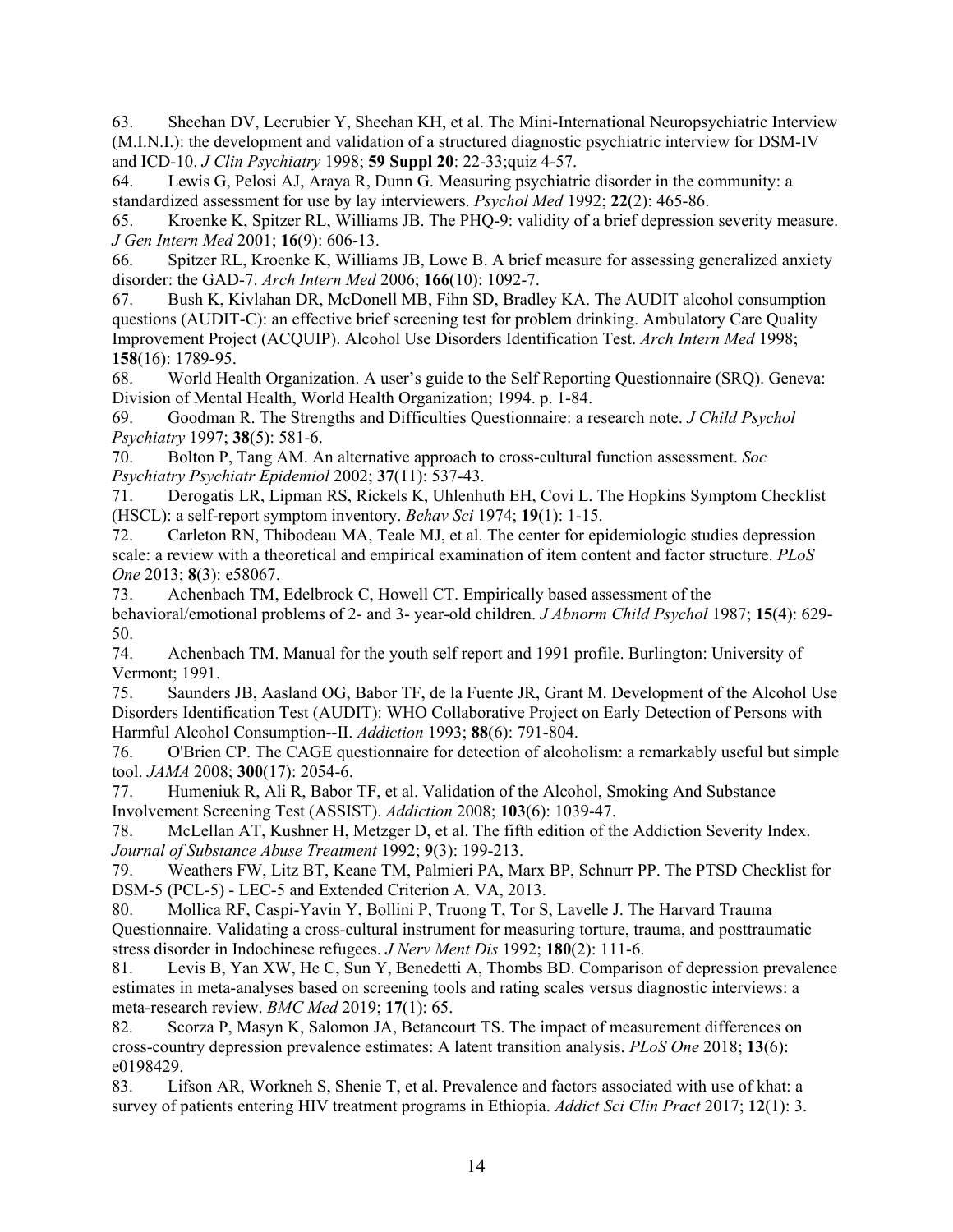84. Odenwald M, Neuner F, Schauer M, et al. Khat use as risk factor for psychotic disorders: a crosssectional and case-control study in Somalia. *BMC Med* 2005; **3**: 5.

85. Kirmayer LJ, Jarvis GE. Depression across cultures. In: Stein DJ, Schatzberg AF, Kupfer D, eds. Textbook of Mood Disorders. Washington: American Psychiatric Press; 2005: 611-29.

86. Alarcon RD. Culture, cultural factors and psychiatric diagnosis: review and projections. *World Psychiatry* 2009; **8**(3): 131-9.

87. Williams DR, Gonzalez HM, Neighbors H, et al. Prevalence and distribution of major depressive disorder in African Americans, Caribbean blacks, and non-Hispanic whites: results from the National Survey of American Life. *Arch Gen Psychiatry* 2007; **64**(3): 305-15.

88. Kessler RC, McGonagle KA, Zhao S, et al. Lifetime and 12-month prevalence of DSM-III-R psychiatric disorders in the United States. Results from the National Comorbidity Survey. *Arch Gen Psychiatry* 1994; **51**(1): 8-19.

89. Hasin DS, Grant BF. The National Epidemiologic Survey on Alcohol and Related Conditions (NESARC) Waves 1 and 2: review and summary of findings. *Soc Psychiatry Psychiatr Epidemiol* 2015; **50**(11): 1609-40.

90. Appel HB, Huang B, Ai AL, Lin CJ. Physical, behavioral, and mental health issues in Asian American women: results from the National Latino Asian American Study. *J Womens Health (Larchmt)* 2011; **20**(11): 1703-11.

91. Weissman MM, Bland RC, Canino GJ, et al. Cross-national epidemiology of major depression and bipolar disorder. *JAMA* 1996; **276**(4): 293-9.

92. Robins LN, Helzer JE, Weissman MM, et al. Lifetime prevalence of specific psychiatric disorders in three sites. *Arch Gen Psychiatry* 1984; **41**(10): 949-58.

93. Kessler RC, Berglund P, Demler O, Jin R, Merikangas KR, Walters EE. Lifetime prevalence and age-of-onset distributions of DSM-IV disorders in the National Comorbidity Survey Replication. *Arch Gen Psychiatry* 2005; **62**(6): 593-602.

94. Regier DA, Myers JK, Kramer M, et al. The NIMH Epidemiologic Catchment Area program. Historical context, major objectives, and study population characteristics. *Arch Gen Psychiatry* 1984; **41**(10): 934-41.

95. World Mental Health Survey Initiative. The World Mental Health Survey Initiative. 2005. https://www.hcp.med.harvard.edu/wmh/ (accessed December 11 2020).

96. Glantz MD, Bharat C, Degenhardt L, et al. The epidemiology of alcohol use disorders crossnationally: Findings from the World Mental Health Surveys. *Addict Behav* 2020; **102**: 106128.

97. Degenhardt L, Bharat C, Glantz MD, et al. The epidemiology of drug use disorders crossnationally: Findings from the WHO's World Mental Health Surveys. *Int J Drug Policy* 2019; **71**: 103-12.

98. Philipp J, Zeiler M, Waldherr K, et al. Prevalence of emotional and behavioral problems and subthreshold psychiatric disorders in Austrian adolescents and the need for prevention. *Soc Psychiatry Psychiatr Epidemiol* 2018; **53**(12): 1325-37.

99. Yang Y, Qi Y, Cui Y, et al. Emotional and behavioral problems, social competence and risk factors in 6-16-year-old students in Beijing, China. *PLoS One* 2019; **14**(10): e0223970.

100. Eaton WW, Kalaydjian A, Scharfstein DO, Mezuk B, Ding Y. Prevalence and incidence of depressive disorder: the Baltimore ECA follow-up, 1981-2004. *Acta Psychiatr Scand* 2007; **116**(3): 182- 8.

101. Eaton WW. Residence, social class, and schizophrenia. *J Health Soc Behav* 1974; **15**(4): 289-99.

102. Lewis G, David A, Andreasson S, Allebeck P. Schizophrenia and city life. *Lancet* 1992; **340**(8812): 137-40.

103. Eaton WW, Mortensen PB, Frydenberg M. Obstetric factors, urbanization and psychosis. *Schizophr Res* 2000; **43**(2-3): 117-23.

104. Kilmarx PH. Global epidemiology of HIV. *Curr Opin HIV AIDS* 2009; **4**(4): 240-6.

105. Abu-Raddad LJ, Patnaik P, Kublin JG. Dual infection with HIV and malaria fuels the spread of both diseases in sub-Saharan Africa. *Science* 2006; **314**(5805): 1603-6.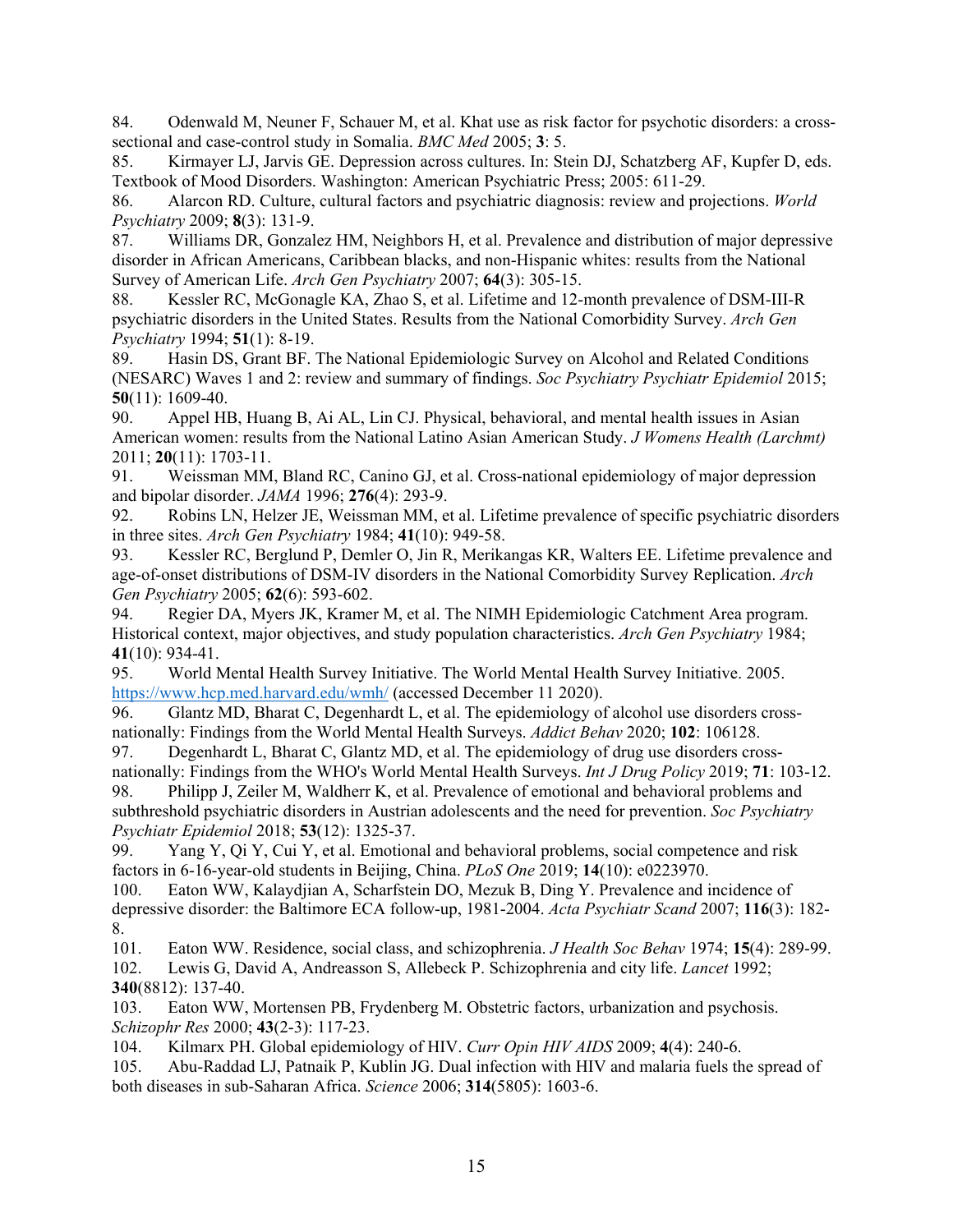106. Alilio MS, Bygbjerg IC, Breman JG. Are multilateral malaria research and control programs the most successful? Lessons from the past 100 years in Africa. *Am J Trop Med Hyg* 2004; **71**(2 Suppl): 268- 78.<br>107.

Tekola-Ayele F, Adeyemo AA, Rotimi CN. Genetic epidemiology of type 2 diabetes and cardiovascular diseases in Africa. *Prog Cardiovasc Dis* 2013; **56**(3): 251-60.

108. Mboowa G, Mwesigwa S, Katagirya E, et al. The Collaborative African Genomics Network (CAfGEN): Applying Genomic technologies to probe host factors important to the progression of HIV and HIV-tuberculosis infection in sub-Saharan Africa. *AAS Open Res* 2018; **1**: 3.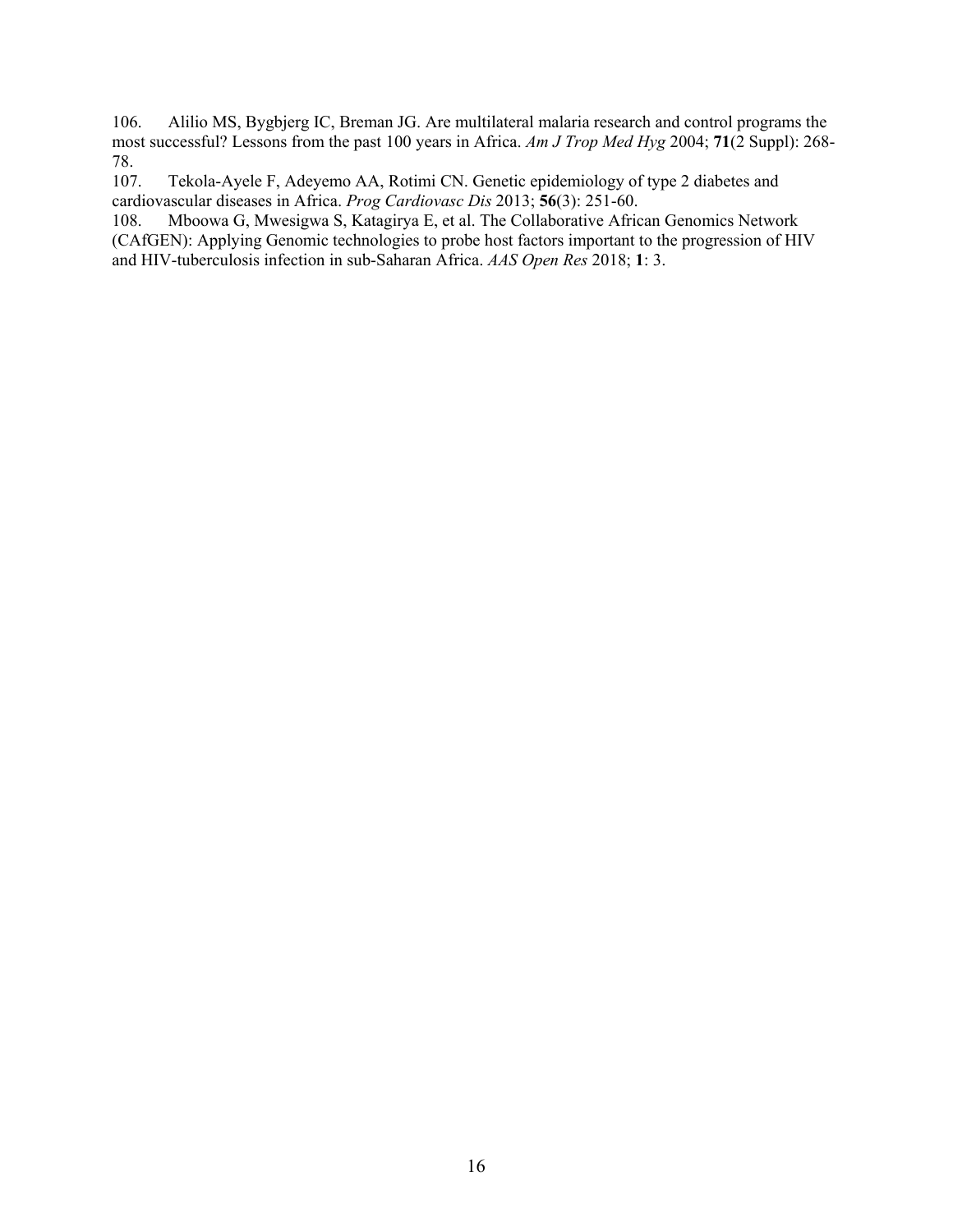## **SUPPLEMENTAL FILES**

Supplemental File 1. Map of included studies

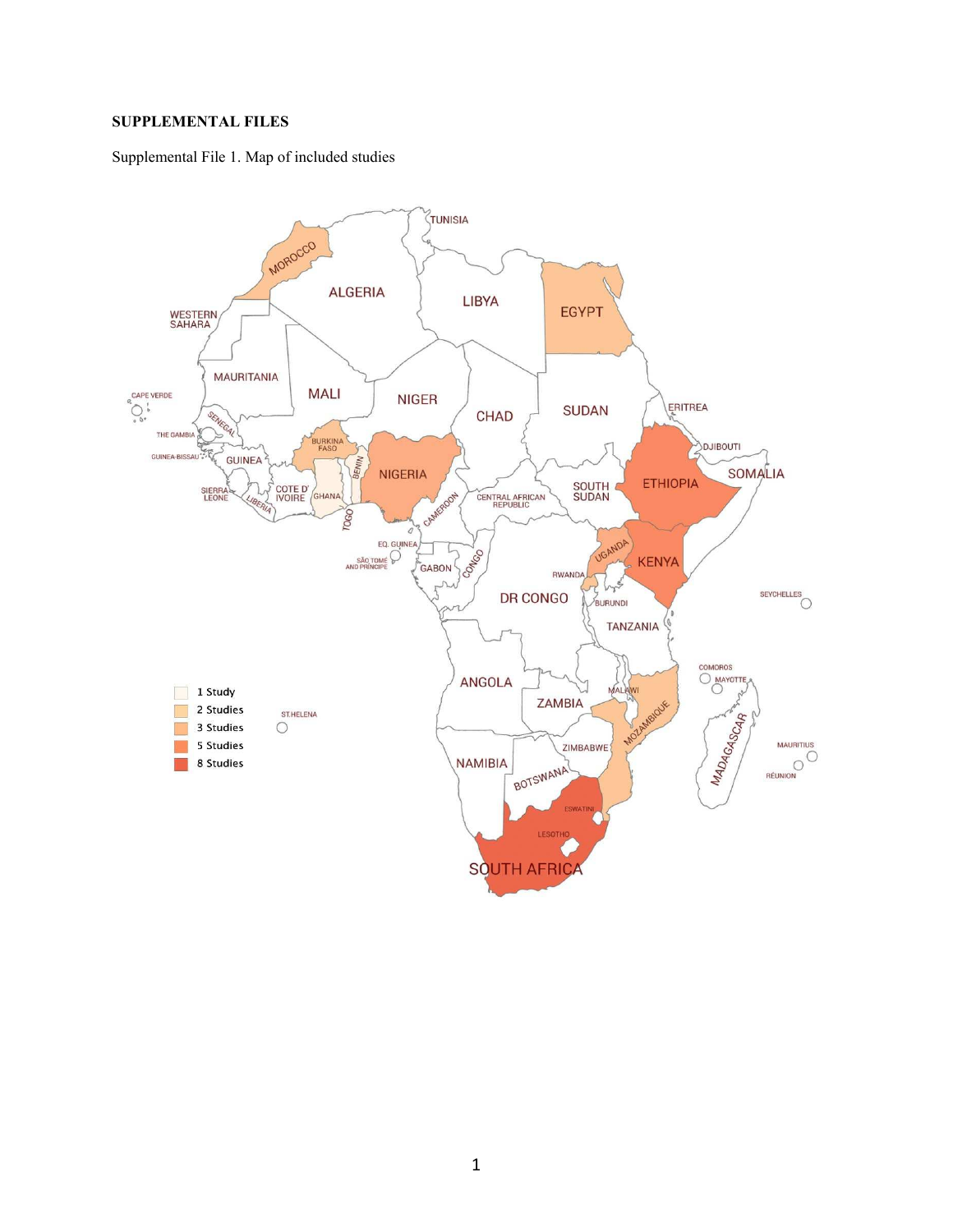| Table 1. Characteristics of included studies                   |                      |                                                                                                                                                        |       |                                                                               |  |  |  |  |  |  |
|----------------------------------------------------------------|----------------------|--------------------------------------------------------------------------------------------------------------------------------------------------------|-------|-------------------------------------------------------------------------------|--|--|--|--|--|--|
| First author, year                                             | Country, DC<br>year  | <b>Sample</b>                                                                                                                                          | Age   | Diagnostic interview<br>[Sample size]                                         |  |  |  |  |  |  |
| 1a. Adewuya et al. (2018)<br>1b. Adewuya et al. (2020)         | Nigeria<br>2015      | Multistage sampling; Representative<br>of Lagos state (urban/peri-urban);<br>Lagos State Mental Health Survey<br>(LSMHS)                               | 18-40 | DSM-IV<br>PHQ-9<br><b>AUDIT-C</b><br>$MINI - 5.0$<br>$[n = 11246]$<br>$DSM-5$ |  |  |  |  |  |  |
|                                                                |                      |                                                                                                                                                        |       | $MINI-5.0$<br>$[n=11246]$                                                     |  |  |  |  |  |  |
| 2. Andersson et al. (2018)                                     | South Africa<br>2012 | Multistage sampling; Representative<br>of the Eastern Cape Province<br>(urban/peri-urban)                                                              | 18-40 | <b>DSM-IV MINI</b><br>$[n = 977]$                                             |  |  |  |  |  |  |
| 3a. Audet et al. (2018)                                        | Mozambique<br>2014   | Multistage sampling; Representative<br>of female heads of household in 14<br>rural districts in central Mozambique                                     | 16-62 | $DSM-5$<br>PHQ-8<br><b>AUDIT</b>                                              |  |  |  |  |  |  |
| 3b. Wainberg et al. (2018)                                     |                      | (rural)                                                                                                                                                |       | $[n = 3892]$                                                                  |  |  |  |  |  |  |
| 4. Bolton et al. (2002)                                        | Rwanda 1999          | Random sample of households;<br>Representative of Kanzenze<br>Commune (rural)                                                                          | $18+$ | DSM-IV<br><b>DHSCL</b><br>$[n = 368]$                                         |  |  |  |  |  |  |
| 5. Bolton et al. (2004)                                        | Uganda 2000          | Systematic random sample of<br>households; Representative of Masaka<br>and Rakai districts (rural)                                                     | $18+$ | DSM-IV<br><b>DHSCL</b><br>WHODAS-II<br>$[n = 587]$                            |  |  |  |  |  |  |
| 6. Department of Health,<br>Medical Research Council<br>(2007) | South Africa<br>2003 | Multistage sampling; Representative<br>of South Africa (national); South<br>Africa Demographic and Health<br>Survey 2003                               | $15+$ | <b>CAGE</b> Questionnaire<br>$[n = 10214]$                                    |  |  |  |  |  |  |
| 7. Duthe et al. (2016)                                         | Burkina Faso<br>2010 | Multistage sampling; Representative<br>of Ouagadougou (peri-urban);<br>Ouagadougou Health and<br>Demographic Surveillance System                       | $15+$ | DSM-IV<br><b>MINI</b><br>$[n=2187]$                                           |  |  |  |  |  |  |
| 8. Fedaku et al. (2004)                                        | Ethiopia 1998        | Complete coverage of Zeway Islands<br>(rural)                                                                                                          | $16+$ | $ICD-10$<br><b>CIDI</b><br><b>SCAN</b><br>$[n = 1691]$                        |  |  |  |  |  |  |
| 9. Gedif et al. (2019)                                         | Ethiopia 2018        | Multistage sampling; Representative<br>of Mandura Woreda (rural)                                                                                       | $18+$ | <b>ASSIST</b><br>$[n=1588]$                                                   |  |  |  |  |  |  |
| 10. Ghanem et al. (2009)                                       | Egypt<br>2003        | Purposive sampling of sites selected<br>to represent different socioeconomic,<br>cultural, and geographic<br>characteristics in Egypt (national)       | 8-64  | MINI-Plus<br>$[n = 14640]$                                                    |  |  |  |  |  |  |
| 11. Gureje et al. (2007)                                       | Nigeria<br>2003-2004 | Multistage sampling; Representative<br>or Yoruba-speaking areas of Nigeria<br>(urban/peri-urban/rural); Ibadan Study<br>of Aging                       | $65+$ | DSM-IV<br><b>CIDI</b><br>$[n = 2152]$                                         |  |  |  |  |  |  |
| 12a. Gureje et al. (2006)<br>12b. Kessler et al. (2015, 2009,  | Nigeria<br>2001-2003 | Multi-stage sampling; Representative<br>or Yoruba-speaking areas of Nigeria<br>(urban/peri-urban/rural); Nigerian<br>Survey of Mental Health and Well- | $18+$ | <b>DSM-IV CIDI</b><br>$[n = 4985]$<br>$[n = 2143]$                            |  |  |  |  |  |  |
| 2007)                                                          |                      | Being                                                                                                                                                  | 18-39 | $[n = 6752]$<br>$[n = 1203]$                                                  |  |  |  |  |  |  |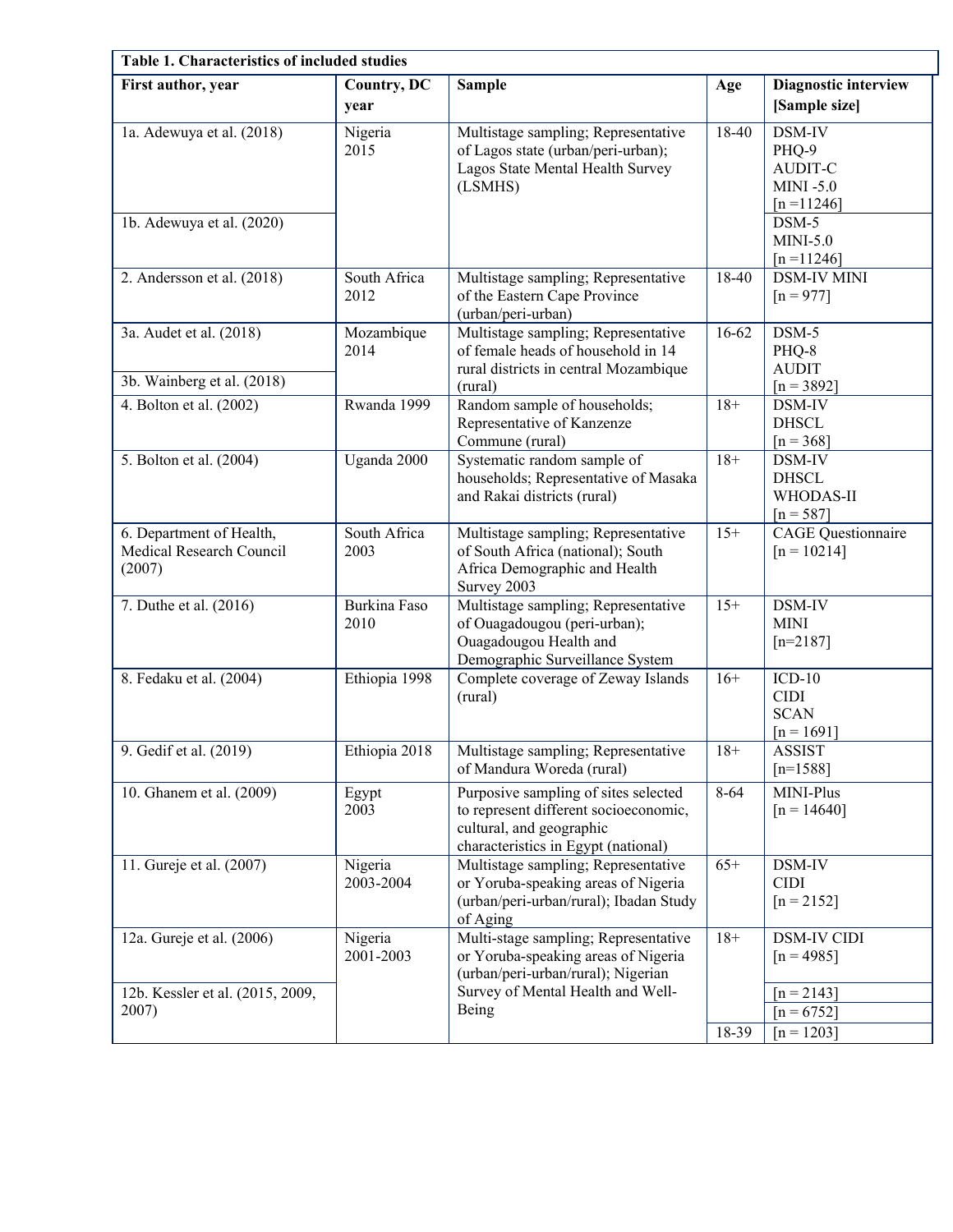| 13. Hamdi et al. (2013)                                                                | Egypt<br>2005-2006        | Purposive stratified sampling of<br>individuals in eight governates<br>(national)                                                                   | $15+$     | $ICD-10$<br>ASI<br>$[n = 44000]$                        |
|----------------------------------------------------------------------------------------|---------------------------|-----------------------------------------------------------------------------------------------------------------------------------------------------|-----------|---------------------------------------------------------|
| 14a. Herman et al. (2009)                                                              | South Africa<br>2002-2004 | Multistage sampling; Representative<br>of South Africa (national); South<br>African stress and health (SASH)                                        | $18+$     | DSM-IV<br><b>CIDI 3.0</b><br>$[n = 4351]$               |
| 14b. Kessler et al. (2015, 2009,<br>2007)                                              |                           | study                                                                                                                                               |           | DSM-IV<br><b>CIDI 3.0</b><br>$[n = 4315]$               |
| 14c. Stein et al. (2008)                                                               |                           |                                                                                                                                                     |           | DSM-IV<br><b>CIDI 3.0</b><br>$[n = 4433]$               |
| 14d.Tomlinson et al. (2009)                                                            |                           |                                                                                                                                                     |           | DSM-IV<br><b>CIDI 3.0</b><br>$[n = 4351]$               |
| 15. Hunduma et al. (2017)                                                              | Ethiopia 2016             | Multistage sampling; Representative<br>of Harari People Regional State<br>(urban/rural)                                                             | $18+$     | <b>SRQ</b><br>$[n=901]$                                 |
| 16. Jenkins et al. (2012)                                                              | Kenya<br>2000             | Multistage sampling; Representative<br>of Maseno, Kisumu District, Nyanza<br>Province (rural)                                                       | $16 - 65$ | $ICD-10$<br>$CIS-R$<br><b>PSQ</b><br>$[n = 876]$        |
| 17. Jenkins et al. (2015)                                                              | Kenya<br>2004-2013        | Multistage sampling; Representative<br>of Maseno, Kisumu District, Nyanza<br>Province (rural)                                                       | $16 - 65$ | $ICD-10$<br>$CIS-R$<br>$[n = 1158]$                     |
| 18. Kadri et al. (2007)                                                                | Morocco 1994              | Multistage sampling; Representative<br>of 8 prefectorats of Casablanca<br>(urban)                                                                   | $15+$     | DSM-IV<br><b>MINI</b><br>$[n = 800]$                    |
| 19. Kadri et al. (2010)                                                                | Morocco<br>2004-2005      | Multistage sampling; Representative<br>of Morocco (national)                                                                                        | $15+$     | DSM-IV<br><b>MINI</b><br>$[n = 5498]$                   |
| 20. Kariuki et al. (2017)                                                              | Kenya                     | Simple random sample of parent-<br>children dyads; Representative of<br>Kilifi county (rural); Kilifi Health and<br>Demographic Surveillance System | $1-6$     | DSM-IV<br><b>CBCL</b><br>$[n=3273]$                     |
| 21a. Kebede et al. (1999a)<br>21b. Kebede et al. (1999b)<br>21c. Kebede et al. (1999c) | Ethiopia<br>1994          | Multistage sampling; Representative<br>of Addis Ababa (urban)                                                                                       | $15+$     | $ICD-10$<br><b>CIDI</b><br><b>SRQ</b><br>$[n = 1420]$   |
| 22a. Kebede et al. (2003)                                                              | Ethiopia<br>1998-2001     | Complete coverage of Butajira,<br>Ethiopia (rural)                                                                                                  | 15-49     | $ICD-10$<br><b>CIDI</b><br><b>SCAN</b><br>$[n = 68378]$ |
| 22b. Kebede et al. (2005)                                                              |                           |                                                                                                                                                     |           | $[n = 68491]$                                           |
| 22c. Negash et al. (2005)                                                              |                           |                                                                                                                                                     |           | DSM-IV/<br><b>CIDI</b><br><b>SCAN</b><br>$[n = 68378]$  |
| 23. Kinyanda et al. (2013)                                                             | Uganda                    | Multistage sampling; Representative<br>of Lira, Tororo, Kaberamaido, and<br>Gulu districts (rural)                                                  | $3-19$    | DSM-IV<br><b>MINI</b><br><b>SDQ</b><br>$[n=1587]$       |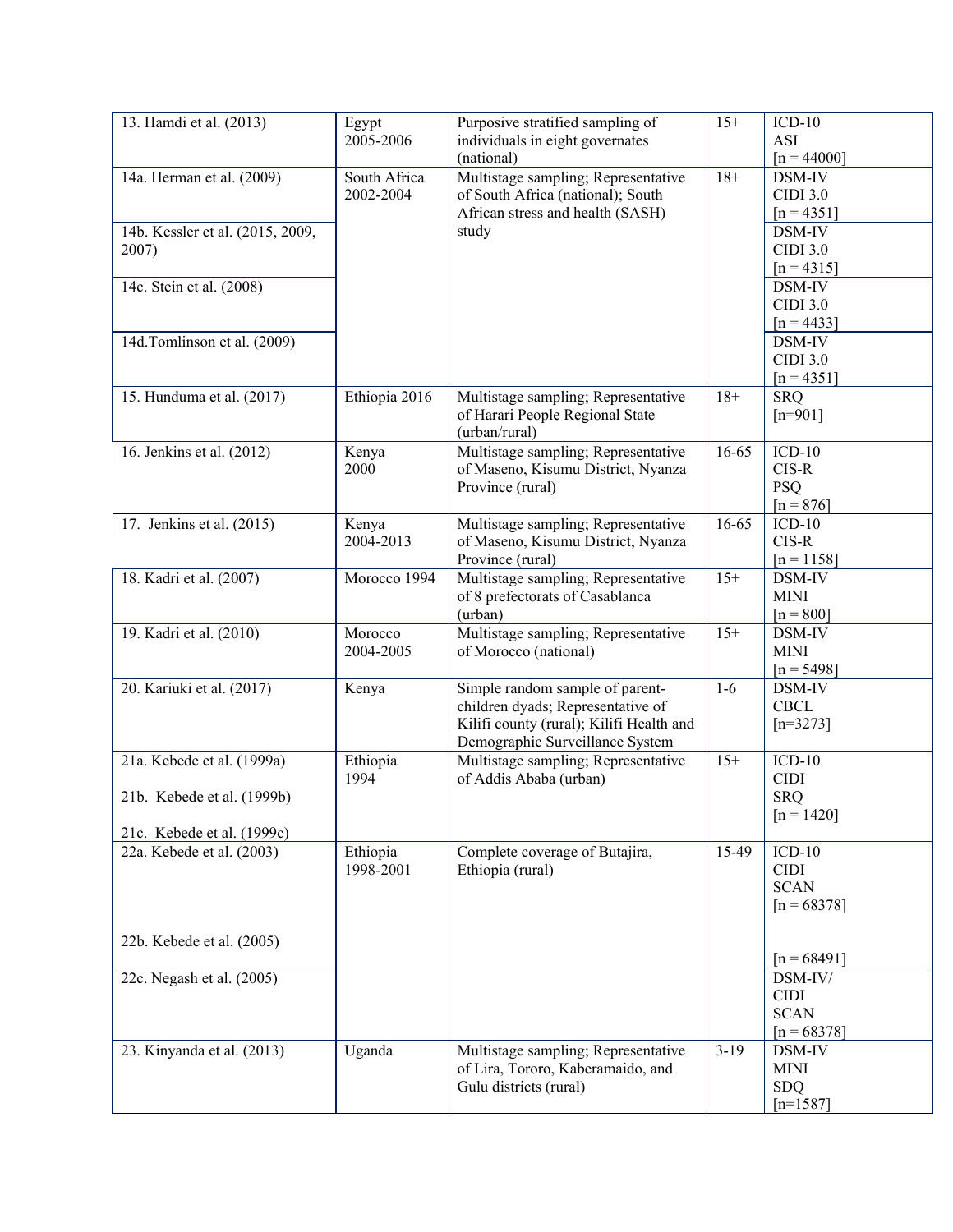| 24. Kwobah et al.             | Kenya        | Random sample of individuals;                                                                                               | $15+$     | $DSM-5$                                    |
|-------------------------------|--------------|-----------------------------------------------------------------------------------------------------------------------------|-----------|--------------------------------------------|
| (2017)                        | 2015-2016    | Representative of Kosirai division,                                                                                         |           | MINI-7                                     |
|                               |              | Nandi County (rural)                                                                                                        |           | $[n = 420]$                                |
|                               |              |                                                                                                                             |           |                                            |
| 25. Magai et al. (2018)       | Kenya        | Multistage sampling; Representative                                                                                         | $6 - 18$  | <b>CBCL</b>                                |
|                               |              | of Kiambu and Nyeri County                                                                                                  |           | <b>YSR</b>                                 |
|                               |              | (urban/rural)                                                                                                               |           | $[n=1022]$                                 |
| 26. Nalwadda et al. (2018)    | Uganda       | Random sample of households;                                                                                                | $18+$     | <b>AUDIT</b>                               |
|                               | 2013         | Representative of Kamuli District                                                                                           |           | $[n = 351]$                                |
|                               |              | (rural)                                                                                                                     |           |                                            |
| 27. Ouedraogo et al. (2019)   | Burkina Faso | Multistage sampling; Representative                                                                                         | $18+$     | <b>MINI</b>                                |
|                               |              | of Burkina Faso (national)                                                                                                  |           | $[n=2587]$                                 |
|                               | South Africa |                                                                                                                             | $15+$     |                                            |
| 28. Parry et al. (1998)       | 1998         | Multisage sampling; Representative of<br>South Africa (national); First South                                               |           | <b>CAGE</b> Questionnaire<br>$[n = 13826]$ |
|                               |              |                                                                                                                             |           |                                            |
|                               |              | African Demographic and Health                                                                                              |           |                                            |
|                               |              | Survey (SADHS)                                                                                                              |           |                                            |
| 29. Patel et al. (2007)       | Mozambique   | Multistage sampling; Representative                                                                                         | $17+$     | SI & SSI                                   |
|                               | 2003         | of Maputo City (urban)                                                                                                      |           | $[n = 1796]$                               |
|                               | Mozambique   | Multistage sampling; Representative                                                                                         | $17+$     | SI & SSI                                   |
|                               | 2003         | of Cuamba city (rural)                                                                                                      |           | $[n = 943]$                                |
| 30. Peltzer et al. (2011)     | South Africa | Multistage sampling; Representative                                                                                         | $15+$     | <b>AUDIT</b>                               |
|                               | 2008         | of South Africa (national); South                                                                                           |           | $[n = 15828]$                              |
|                               |              | African National HIV Incidence,                                                                                             |           |                                            |
|                               |              | Behaviour & Communication                                                                                                   |           |                                            |
|                               |              | (SABSSM) survey                                                                                                             |           |                                            |
| 31a. Peltzer et al. (2013)    | South Africa | Multistage sampling; Representative                                                                                         | $50+$     | $ICD-10$                                   |
|                               | 2007-2009    | of South Africa; National population-                                                                                       |           | <b>CIDI</b>                                |
|                               |              | based study- Study of Global AGEing                                                                                         |           | $[n = 3840]$                               |
| 31b. Thapa et al. (2014)      |              | & Adult Health                                                                                                              |           | NIAAA/                                     |
|                               |              | (SAGE)                                                                                                                      |           | Diary recording alcohol                    |
|                               |              |                                                                                                                             |           | use                                        |
|                               |              |                                                                                                                             |           | $[n = 3668]$                               |
| 32. Rumble et al. (1996)      | South Africa | Multistage sampling; Representative                                                                                         | $15+$     | <b>SRQ</b>                                 |
|                               | 1992         | of Mamre village (rural)                                                                                                    |           | PSE-CATEGO                                 |
|                               |              |                                                                                                                             |           | $[n = 560]$                                |
| 33. Smit et al. (2006)        | South Africa | Random sample of households;                                                                                                | $15+$     | DSM-IV                                     |
|                               | 2002         | Representative of a township outside                                                                                        |           | CES-D                                      |
|                               |              | of Cape Town (peri-urban)                                                                                                   |           | <b>AUDIT</b>                               |
|                               |              |                                                                                                                             |           | <b>LEC</b>                                 |
|                               |              |                                                                                                                             |           | $[n = 645]$                                |
| 34. Thapa et al. (2014)       | Ghana        | Multistage sampling; Representative                                                                                         | $50+$     | <b>NIAAA</b>                               |
|                               | 2007-2009    | of Ghana; National population-based                                                                                         |           | Diary recording alcohol                    |
|                               |              | study-Study of Global AGEing &                                                                                              |           | use                                        |
|                               |              | Adult Health                                                                                                                |           | $[n = 4289]$                               |
|                               |              | (SAGE)                                                                                                                      |           |                                            |
| 35. Tognon-Techégnonsi et al. | Benin 2013   | Sampling of households along a                                                                                              | $18+$     | DSM-IV                                     |
| (2020)                        |              | randomly selected direction in Tourou                                                                                       |           | <b>CIDI</b>                                |
|                               |              | community (rural)                                                                                                           |           | $[n=603]$                                  |
| 36. Umubyeyi et al. (2014)    | Rwanda       | Multistage sampling; Representative                                                                                         | $20 - 35$ | DSM-IV                                     |
|                               | 2011-2012    | of eight districts in the Southern                                                                                          |           | <b>MINI 5.0</b>                            |
|                               |              | Province (primarily rural)                                                                                                  |           | $[n = 917]$                                |
|                               |              | Abbreviations: Alcohol Use Disorder; AUDIT = Alcohol Use Disorder Identification Test; ASI = Addiction Severity Index;      |           |                                            |
|                               |              | $CES-D =$ Center for Epidemiologic Study for Depression Scale; CIDI = Composite International Diagnostic Interview; CIS-R = |           |                                            |
|                               |              |                                                                                                                             |           |                                            |
|                               |              | Clinical Interview Schedule- Revised; DHSCL = Depression Section of the Hopkins Symptom Checklist; DSM= Diagnostic and      |           |                                            |

Statistical Manual of Mental Disorders; ICD-10 = International Classification of Disease, 10th revision; LEC = Life Event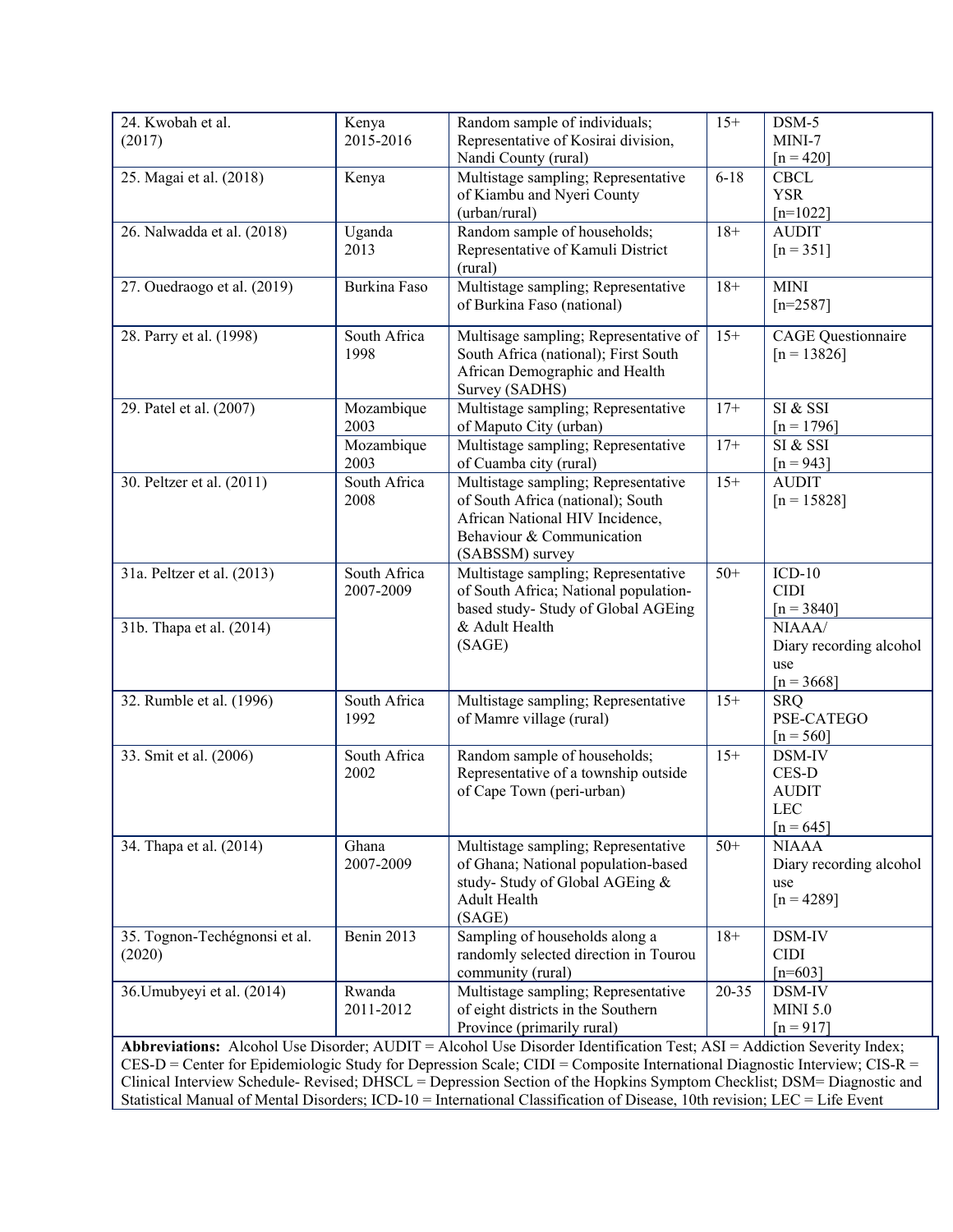Check-list; MINI = Mini-International Neuropsychiatric Interview; NIAAA = National Institute on Alcohol Abuse and Alcoholism; PHQ = Patient Health Questionnaire; PSQ = Psychosis Screening Questionnaire; SCAN = Schedule for Clinical Assessment in Neuropsychiatry; SI = Structured Interview; SQ = Structured Questionnaire; SRQ = Self-Reporting Questionnaire; SSI = Semi-structured Interview; WHODAS-II = World Health Organization Disability Assessment Schedule 2.0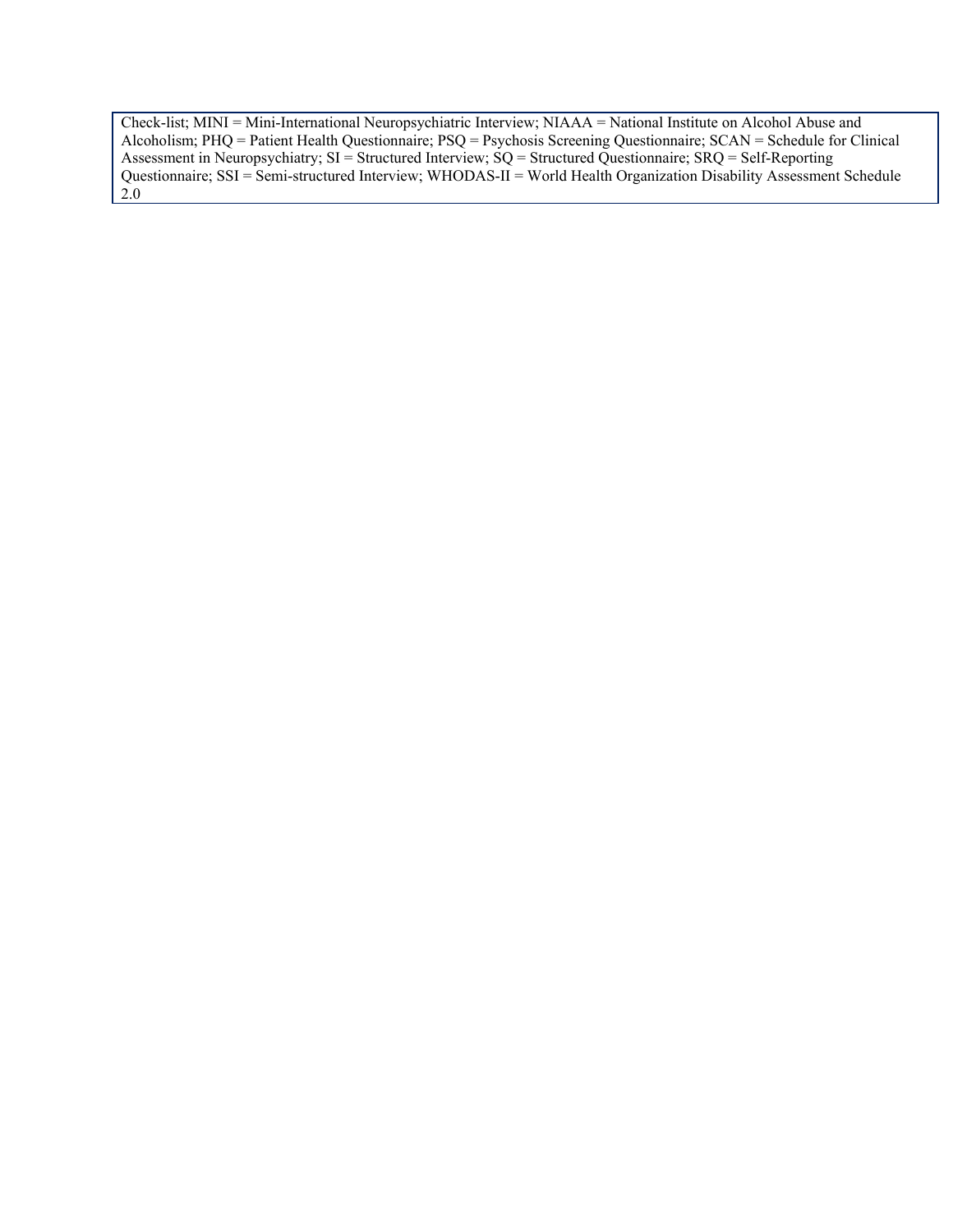| <b>POINT</b><br><b>PREVALENCE</b>    |                                                                         |                       |                |          |                               |                           |                      |                |                      |                      |                      |
|--------------------------------------|-------------------------------------------------------------------------|-----------------------|----------------|----------|-------------------------------|---------------------------|----------------------|----------------|----------------------|----------------------|----------------------|
| Country                              | Study                                                                   | <b>Survey</b><br>year | Sample<br>size | Age      | <b>Diagnostic</b><br>Criteria | <b>Measure</b>            | <b>MD</b>            | <b>MDD</b>     | DE                   | DY                   | <b>BD</b>            |
| Benin                                | Tognon-Techégnonsi 2020                                                 | 2013                  | 603            | $18+$    | DSM-IV                        | <b>CIDI</b>               | $\ldots$             |                | 32.3                 |                      | $\ldots$             |
| <b>Burkina Faso</b>                  | Duthe 2016                                                              | 2010                  | 2187           | $15+$    | DSM-IV                        | <b>MINI</b>               | $\ddotsc$            |                | 4.3                  | $\ddotsc$            | $\ddot{\phantom{a}}$ |
| <b>Burkina Faso</b>                  | Ouedraogo 2019                                                          | $\ddot{\phantom{a}}$  | 2587           | $18+$    | $\ldots$                      | <b>MINI</b>               | $\ddot{\phantom{a}}$ | 5.1            | 11.6                 | 10.1                 | $\ldots$             |
| Egypt                                | Ghanem 2009                                                             | 2003                  | 14640          | 18-64    |                               | MINI-Plus<br>CIDI/        | 6.4                  | 2.7            |                      | 1.0                  | $\ldots$             |
| Ethiopia                             | Fedaku 2004                                                             | 1998                  | 1691           | $16+$    | $ICD-10$                      | <b>SCAN</b>               | $\ddotsc$            | $\ldots$       |                      |                      | 1.8                  |
| Ethiopia                             | Kebede 1999b                                                            | 1994                  | 1420           | $15+$    | $\overline{ICD-10}$           | CIDI/SRQ                  | 3.8                  |                | 2.1                  |                      | 0.1                  |
| Kenya                                | Jenkins 2012                                                            | 2000<br>2004-         | 876            | 16-65    | $ICD-10$                      | $CIS-R$                   | $\ddotsc$            | $\ldots$       | 0.7                  |                      | $\ldots$             |
| Kenya                                | Jenkins 2015                                                            | 2013                  | 1158           | 16-65    | $ICD-10$                      | $CIS-R$                   | $\ddotsc$            |                | 0.9                  |                      | $\ldots$             |
| Morocco                              | Kadri 2010                                                              | 2004-<br>2005         | 5498           | $15+$    | DSM-IV                        | MINI                      | $\ddotsc$            | 26.5           | $\ddotsc$            |                      | 3.2                  |
| Mozambique                           | Audet 2018                                                              | 2014                  | 3892           | 16-62    | DSM-IV                        | PHQ-8                     | $\ddotsc$            | 14.0           | $\ddotsc$            | $\ldots$             | $\ldots$             |
| Nigeria                              | Adewuya 2018                                                            | 2015                  | 11246          | 18-40    | DSM-IV                        | MINI-5,<br>PHQ-9          | $\ddotsc$            | 5.5            | $\cdot$ .            |                      | $\ldots$             |
| Rwanda                               | Bolton 2002                                                             | 1999                  | 368            | $18+$    | DSM-IV                        | <b>DHSCL</b>              | $\ldots$             | 15.5           |                      |                      | $\ddotsc$            |
| Rwanda                               | Umubyeyi 2014                                                           | $2011 -$<br>2012      | 917            | 20-35    | DSM-IV                        | MINI-5                    | $\ddotsc$            | $\ddotsc$      | 19.6                 |                      | $\ddotsc$            |
| <b>South Africa</b>                  | Rumble 1996                                                             | 1992                  | 560            | $15+$    | $\ddot{\phantom{a}}$          | <b>SRQ PSE-</b><br>CATEGO | $\ddotsc$            | 2.0            | $\cdot$ .            | $\cdot$ .            | $\ddotsc$            |
| <b>South Africa</b>                  | <b>Smit 2006</b>                                                        | 2002                  | 645            | $15+$    | DSM-IV                        | $\sf{CES}\text{-}\sf{D}$  | $\ddotsc$            | 33.2           | $\ldots$             |                      | $\ldots$             |
| Uganda                               | Bolton 2004                                                             | 2000                  | 587            | $18+$    | DSM-IV                        | DHSCL,<br><b>WHODAS</b>   | $\ddotsc$            | 21.0           | $\ddot{\phantom{0}}$ | $\cdot$ .            | $\ldots$             |
| Uganda                               | Kinyanda 2013                                                           | $\ddotsc$             | 1587           | $3 - 19$ | DSM-IV                        | MINI-KID                  |                      |                | 7.6                  | $\ddot{\phantom{a}}$ | $\ddotsc$            |
| <b>PERIOD</b><br><b>PREVALENCE</b>   |                                                                         |                       |                |          |                               |                           |                      |                |                      |                      |                      |
| Country                              | Study                                                                   | <b>Survey</b><br>year | Sample<br>size | Age      | <b>Diagnostic</b><br>Criteria | Measure                   | <b>MD</b>            | <b>MDD</b>     | DE                   | DY                   | BD                   |
| Benin                                | Tognon-Techégnonsi 2020                                                 | 2013                  | 603            | $18+$    | DSM-IV                        | <b>CIDI</b>               | $\ldots$             |                | 11.6                 | $\ldots$             | $\ldots$             |
| Nigeria                              | Gureje 2007                                                             | 2003-<br>2004         | 2152           | $65+$    | DSM-IV                        | <b>CIDI</b>               | $\ddotsc$            | 7.1            | $\ddotsc$            |                      | $\ldots$             |
| Nigeria                              | Gureje 2006; Kessler 2007,<br>2009, 2015                                | $2001 -$<br>2003      | 4985-<br>6752  | $18+$    | DSM-IV                        | <b>CIDI</b>               | $1.1 -$<br>1.3       | 1.1            | $\ddotsc$            | 0.1                  | 0.0                  |
| <b>South Africa</b>                  | Herman 2009; Kessler<br>2007, 2009, 2015; Stein<br>2008; Tomlinson 2009 | 2002-<br>2004         | 4351           | $18+$    | DSM-IV                        | <b>CIDI</b>               | 4.9                  | 4.9            | $\ldots$             | $\cdot$ .            | $\cdot$ .            |
| <b>South Africa</b>                  | Peltzer 2013                                                            | 2007-<br>2009         | 3840           | $50+$    | $ICD-10$                      | <b>CIDI</b>               | $\ddotsc$            | 4.0            | $\ldots$             | $\ldots$             |                      |
| <b>LIFETIME</b><br><b>PREVALENCE</b> |                                                                         |                       |                |          |                               |                           |                      |                |                      |                      |                      |
| Country                              | <b>Study</b>                                                            | <b>Survey</b><br>year | Sample<br>size | Age      | Diagnostic<br>Criteria        | Measure                   | MD                   | <b>MDD</b>     | DE                   | DY                   | BD                   |
| Ethiopia                             | Kebede 1999b                                                            | 1994                  | 1420           | $15+$    | $ICD-10$                      | CIDI/SRQ                  | $5.0\,$              | $\ldots$       | $\ldots$             | $\ldots$             | $0.3\,$              |
| Ethiopia                             | Kebede 2005; Negash<br>2005                                             | 1998-<br>2001         | 68478<br>68491 | 15-49    | ICD-10 $\&$<br>DSM-IV         | CIDI/SCA<br>N             | $\ddotsc$            | 0.3            | $\ddotsc$            | $\ldots$             | 0.5                  |
| Kenya                                | Kwobah 2017                                                             | $2015 -$<br>2016      | 420            | $15+$    | $DSM-5$                       | <b>MINI</b>               | $\ddotsc$            | 12.6           |                      | $\ldots$             | 5.2                  |
| Nigeria                              | Gureje 2007                                                             | 2003-<br>2004         | 2152           | $65+$    | DSM-IV                        | <b>CIDI</b>               | $\ddot{\phantom{a}}$ | 26.2           | $\ddotsc$            |                      | $\ldots$             |
| Nigeria                              | Gureje 2006; Kessler 2007,<br>2009, 2015                                | $2001 -$<br>2003      | 4985-<br>6752  | $18+$    | DSM-IV                        | <b>CIDI</b>               | $3.3-$<br>4.1        | 3.1            | $\ldots$             | 0.2                  | $0.0\,$              |
| South Africa                         | Herman 2009; Kessler<br>2007, 2009, 2015; Stein<br>2008; Tomlinson 2009 | 2002-<br>2004         | 4351           | $18+$    | DSM-IV                        | CIDI                      | 9.8                  | $9.7 -$<br>9.8 | $\ddotsc$            | $\ddotsc$            | $\ldots$             |

# **Table 2. Estimated prevalence of mood disorders in Africa**

Disorder Abbreviations - BD: Bipolar Disorder, DE: Depressive Episode, DY: Dysthymia, MD: Mood Disorder, MDD: Major depressive disorder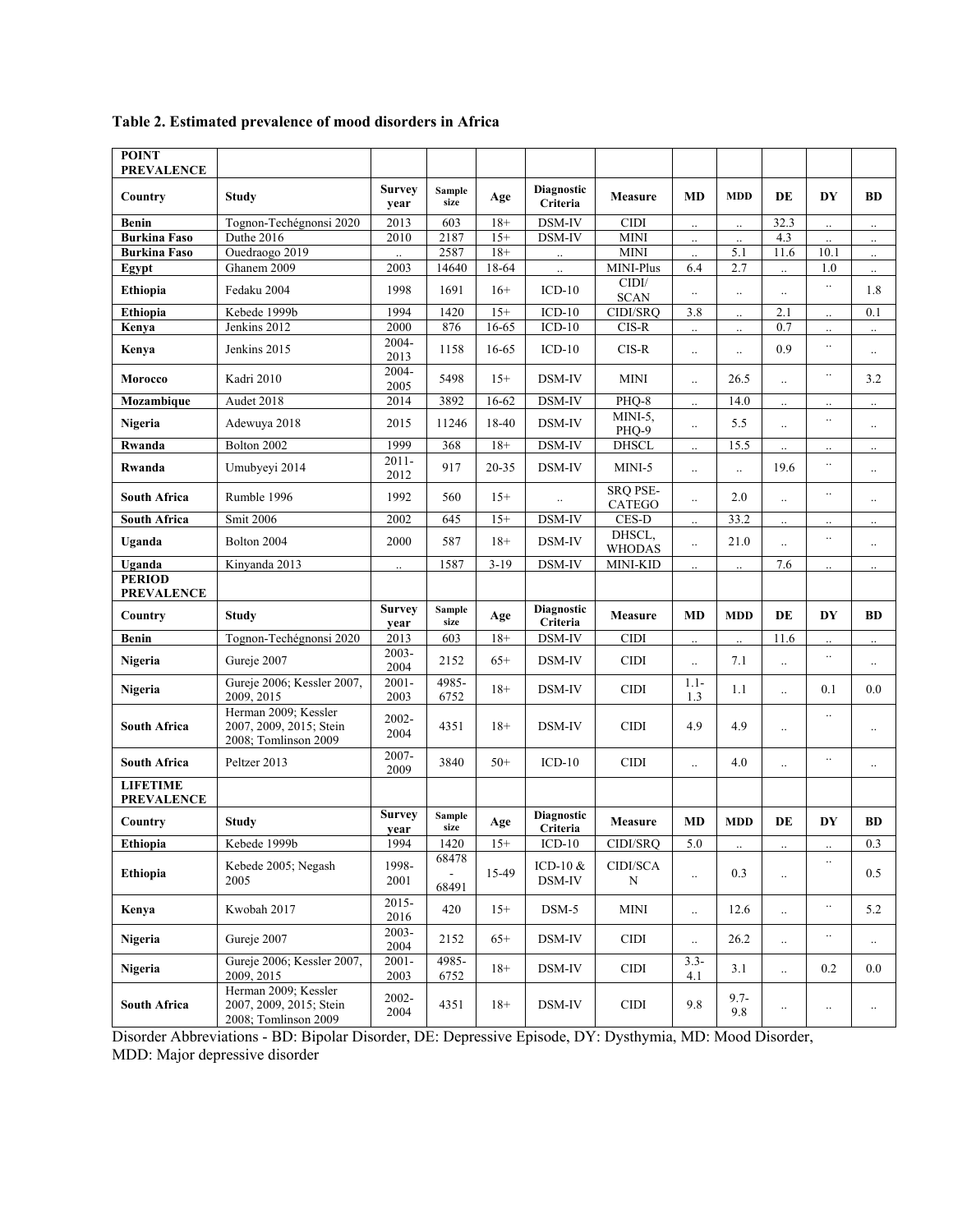| <b>POINT</b><br><b>PREVALENCE</b>    |                                 |                       |                       |           |                               |                    |                      |                      |     |                      |                      |                      |                      |                      |
|--------------------------------------|---------------------------------|-----------------------|-----------------------|-----------|-------------------------------|--------------------|----------------------|----------------------|-----|----------------------|----------------------|----------------------|----------------------|----------------------|
| Country                              | <b>Study</b>                    | Survey                | Sample                | Age       | Diagnostic<br>Criteria        | <b>Measure</b>     | AN                   | GA                   | PN  | AG                   | <b>OC</b>            | SO <sub>1</sub>      | <b>SP</b>            | <b>PT</b>            |
| Benin                                | Tognon-<br>Techégnons<br>i 2020 | vear<br>2013          | size<br>603           | $18+$     | DSM-IV                        | <b>CIDI</b>        | $\ddotsc$            | 9.6                  | 3.5 | $\ddot{\phantom{a}}$ | 20.7                 | 14.3                 | $\ddot{\phantom{a}}$ | 11.1                 |
| <b>Burkina Faso</b>                  | Ouedraogo<br>2019               | $\ddotsc$             | 2587                  | $18+$     | $\ddotsc$                     | MINI               | $\ddot{\phantom{a}}$ | 4.0                  | 5.0 | 3.6                  | ä.                   | 2.7                  | u.                   | 4.1                  |
| Egypt                                | Ghanem<br>2009                  | 2003                  | 14640                 | 18-64     | $\ddotsc$                     | MINI-<br>Plus      | 4.8                  | 0.9                  | 0.7 | u.                   | 0.7                  | 0.2                  | 1.4                  | 0.11                 |
| Kenya                                | Jenkins<br>2012                 | 2000                  | 876                   | 16-65     | $ICD-10$                      | $CIS-R$            | $\ddot{\phantom{1}}$ | 1.6                  | 2.6 | ä,                   | 0.2                  | $\ddot{\phantom{1}}$ | 0.3                  | u.                   |
| Kenya                                | Jenkins<br>2015                 | 2004-<br>2013         | 1158                  | 16-65     | $ICD-10$                      | $CIS-R$            | $\ddot{\phantom{1}}$ | 0.7                  | 3.1 | u.                   | 1.4                  | $\mathbf{r}$         | 0.4                  | $\ddot{\phantom{a}}$ |
| Morocco                              | Kadri 2007                      | 1994                  | 800                   | $15 - 80$ | DSM-IV                        | <b>MINI</b>        | $\ddot{\phantom{1}}$ | 4.3                  | 2.0 | 7.6                  | 6.1                  | 3.4                  | 14.3                 | 3.4                  |
|                                      | Kadri 2010                      | 2004-<br>2005         | 5498                  | $15+$     | DSM-IV                        | <b>MINI</b>        | $\ddot{\phantom{1}}$ | 9.3                  | 6.6 | 9.4                  | 6.6                  | 6.3                  | $\ddot{\phantom{1}}$ | 2.1                  |
| Nigeria                              | Adewuya<br>2018                 | 2015                  | 11246                 | 18-40     | DSM-IV                        | $MINI-5$           | $\ddot{\phantom{1}}$ | 3.5                  | ä,  | ä,                   | u.                   | $\ddot{\phantom{1}}$ | $\ddotsc$            | $\ddot{\phantom{a}}$ |
| Rwanda                               | Umubyeyi<br>2014                | $2011 -$<br>2012      | 917                   | $20 - 35$ | DSM-IV                        | MINI-5             | $\ddot{\phantom{1}}$ | 36.5                 |     |                      | $\ddot{\phantom{a}}$ | $\ddotsc$            | $\ddotsc$            | 13.6                 |
| <b>South Africa</b>                  | Smit 2006                       | 2002                  | 645                   | $15+$     | DSM-IV                        | LEC,<br><b>HTO</b> | $\ddotsc$            | $\ddot{\phantom{a}}$ | Ω,  |                      | $\ddot{\phantom{a}}$ | $\ddot{\phantom{a}}$ | u.                   | 14.9                 |
| <b>PERIOD</b><br><b>PREVALENCE</b>   |                                 |                       |                       |           |                               |                    |                      |                      |     |                      |                      |                      |                      |                      |
| Country                              | Study                           | <b>Survey</b><br>year | <b>Sample</b><br>size | Age       | Diagnostic<br>Criteria        | <b>Measure</b>     | AN                   | GA                   | PN  | AG                   | <b>OC</b>            | SO.                  | SP                   | PT                   |
| Nigeria                              | Gureje<br>2006                  | $2001 -$<br>2003      | 4985-<br>6752         | $18+$     | DSM-IV                        | CIDI               | 4.1                  | 0.0                  | 0.1 | 0.2                  | 0.1                  | 0.3                  | 3.5                  | 0.0                  |
| <b>South Africa</b>                  | Herman<br>2009                  | $2002 -$<br>2004      | 4351                  | $18+$     | DSM-IV                        | <b>CIDI</b>        | 8.1                  | 1.4                  | 0.8 | 4.8                  | $\ddot{\phantom{a}}$ | 1.9                  | u.                   | 0.6                  |
| <b>LIFETIME</b><br><b>PREVALENCE</b> |                                 |                       |                       |           |                               |                    |                      |                      |     |                      |                      |                      |                      |                      |
| Country                              | Study                           | Survey<br>vear        | Sample<br>size        | Age       | <b>Diagnostic</b><br>Criteria | <b>Measure</b>     | AN                   | GA                   | PN  | AG                   | <b>OC</b>            | SO <sub>1</sub>      | <b>SP</b>            | PT                   |
| Benin                                | Tognon-<br>Techégnons<br>i 2020 | 2013                  | 603                   | $18+$     | DSM-IV                        | <b>CIDI</b>        | $\ddot{\phantom{a}}$ | $\ddot{\phantom{a}}$ | 9.0 | Ω.                   | $\ddotsc$            | $\ddotsc$            | $\ddotsc$            | $\ddot{\phantom{a}}$ |
| Kenya                                | Kwobah<br>2017                  | $2015 -$<br>2016      | 420                   | $15+$     | DSM-5                         | <b>MINI</b>        | 15.7                 | u,                   | Ω,  | ä.                   | $\ddotsc$            | $\ddotsc$            | $\ddotsc$            | 4.5                  |
| Morocco                              | Kadri 2007                      | 1994                  | 800                   | 15-80     | DSM-IV                        | <b>MINI</b>        | $\ddot{\phantom{1}}$ | u,                   | 2.3 | 8.4                  | $\ddot{\phantom{a}}$ | $\ddot{\phantom{a}}$ | $\ddot{\phantom{a}}$ | $\ddot{\phantom{a}}$ |
| Nigeria                              | Gureje<br>2006                  | $2001 -$<br>2003      | 4985-<br>6752         | $18+$     | DSM-IV                        | <b>CIDI</b>        | 5.7                  | 0.1                  | 0.2 | 0.4                  | 0.1                  | 0.3                  | 5.4                  | 0.0                  |
| <b>South Africa</b>                  | Herman<br>2009                  | 2002-<br>2004         | 4351                  | $18+$     | DSM-IV                        | CIDI               | 15.8                 | 2.7                  | 1.2 | 9.8                  |                      | 2.8                  | u.                   | 2.3                  |

**Table 3. Estimated prevalence of anxiety disorders in Africa**

Disorder Abbreviations – AG: Agoraphobia; AN: Anxiety disorders; GA: Generalized anxiety disorder; OC: Obsessive-compulsive disorder; PN: Panic disorder; PT: Post-traumatic stress disorder; SO: Social phobia; SP: Specific phobia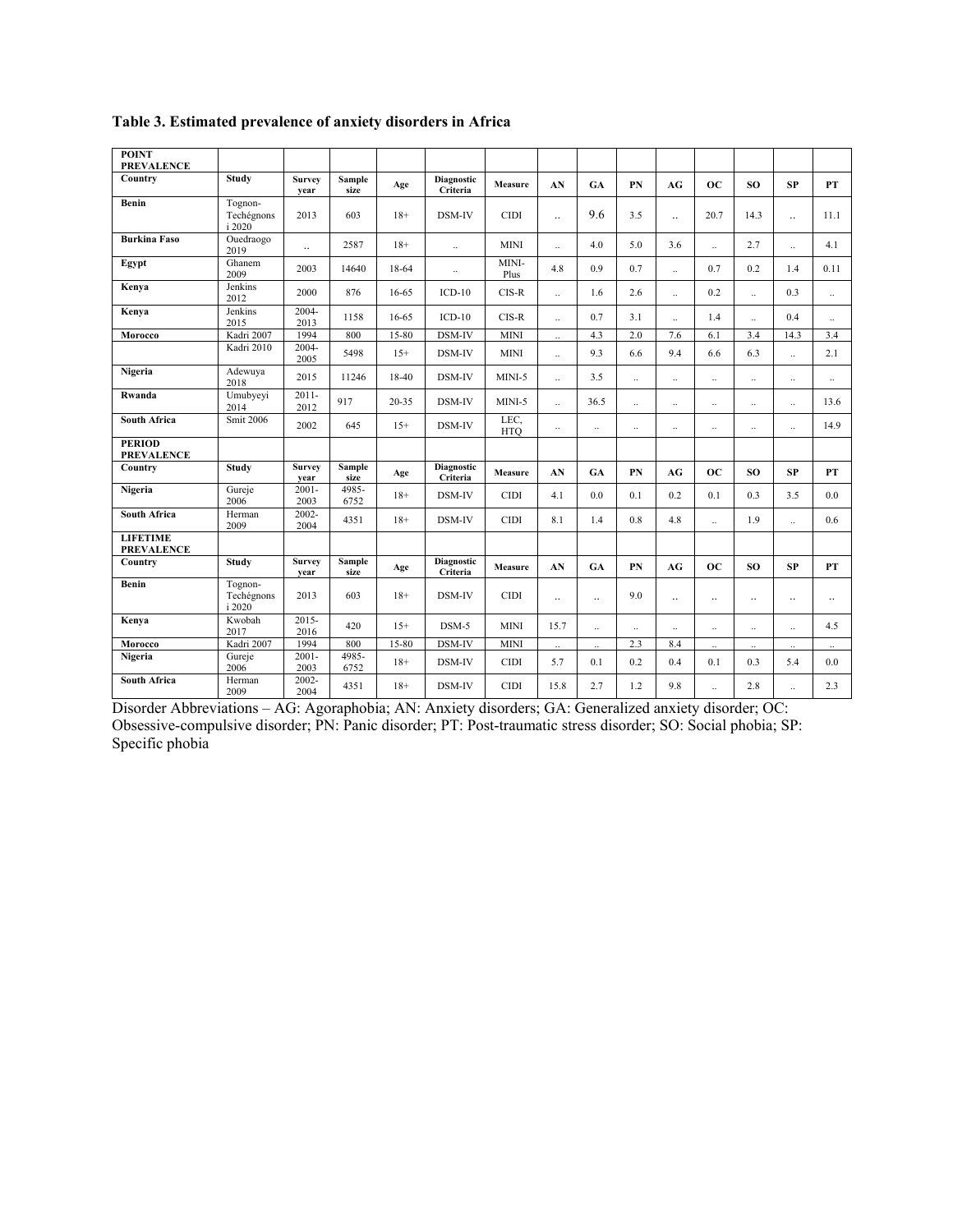**Table 4. Estimated prevalence of psychotic disorders in Africa**

| <b>POINT</b><br><b>PREVALENCE</b>    |                                |                       |                       |              |                               |                                  |                      |                      |                      |                      |                      |
|--------------------------------------|--------------------------------|-----------------------|-----------------------|--------------|-------------------------------|----------------------------------|----------------------|----------------------|----------------------|----------------------|----------------------|
| Country                              | <b>Study</b>                   | <b>Survey</b><br>vear | <b>Sample</b><br>size | Age          | <b>Diagnostic</b><br>Criteria | Measure                          | <b>PSY</b>           | <b>SCZ</b>           | <b>SCA</b>           | PAR                  | <b>REC</b>           |
| <b>Benin</b>                         | Tognon-<br>Techégnonsi<br>2020 | 2013                  | 603                   | $18+$        | DSM-IV                        | <b>CIDI</b>                      | $\ldots$             | $\ddotsc$            | $\ddotsc$            | $\ddot{\phantom{a}}$ | 9.3                  |
| <b>Burkina Faso</b>                  | Ouedraogo 2019                 | $\ddotsc$             | 2587                  | $18+$        | $\ddotsc$                     | <b>MINI</b>                      | $\ddotsc$            | $\ddotsc$            | $\ddotsc$            | $\ddotsc$            | $\ddot{\phantom{0}}$ |
| Egypt                                | Ghanem 2009                    | 2003                  | 14640                 | $18-$<br>64  | $\ddotsc$                     | MINI-Plus                        | 0.19                 | $\ddot{\phantom{a}}$ | $\ddotsc$            | $\ddotsc$            | $\ddotsc$            |
| Ethiopia                             | Fedaku 2004                    | 1998                  | 1691                  | $16+$        | $ICD-10$                      | <b>CIDI/SCAN</b>                 | $\ddot{\phantom{a}}$ | 0.06                 | $\ddotsc$            | $\ddotsc$            | $\ddotsc$            |
| Ethiopia                             | Kebede 1999a                   | 1994                  | 1420                  | $15+$        | $ICD-10$                      | CIDI/SRQ                         | $\ddot{\phantom{a}}$ | 0.30                 | 0.40                 | $\ddotsc$            | $\ddot{\phantom{0}}$ |
| Ethiopia                             | Kebede 2003                    | 1998-<br>2001         | 68378                 | $15 -$<br>49 | ICD-10 &<br>DSM-IV            | CIDI//SCAN                       | $\ddotsc$            | $\ddotsc$            | $\ddotsc$            | $\ddot{\phantom{0}}$ | $\ddotsc$            |
| Kenva                                | Kwobah 2017                    | $2015 -$<br>2016      | 420                   | $15+$        | DSM-5                         | <b>MINI</b>                      | $\ddotsc$            | $\ddotsc$            | $\ddotsc$            | $\ddotsc$            | $\ddot{\phantom{0}}$ |
| Mozambique                           | Patel 2007                     | 2014                  | 3892                  | $16-$<br>62  | DSM-IV                        | PHQ-8                            | $\ddot{\phantom{a}}$ | $\ddotsc$            | $\ddotsc$            | $\ddotsc$            | $\ddotsc$            |
| <b>South Africa</b>                  | Rumble 1996                    | 1992                  | 560                   | $15+$        | $\ddotsc$                     | <b>SRQ PSE-</b><br><b>CATEGO</b> | $\ddotsc$            | $\ddot{\phantom{0}}$ | $\ddotsc$            | 5.0                  | $\ddotsc$            |
| <b>LIFETIME</b><br><b>PREVALENCE</b> |                                |                       |                       |              |                               |                                  | $\ddotsc$            | $\ddotsc$            | $\ddotsc$            | $\ddot{\phantom{0}}$ | $\ddotsc$            |
| Country                              | <b>Study</b>                   | <b>Survey</b><br>year | <b>Sample</b><br>size | Age          | <b>Diagnostic</b><br>Criteria | <b>Measure</b>                   | <b>PSY</b>           | <b>SCZ</b>           | <b>SCA</b>           | PAR                  | <b>REC</b>           |
| <b>Benin</b>                         | Tognon-<br>Techégnonsi<br>2020 | 2013                  | 603                   | $18+$        | DSM-IV                        | <b>CIDI</b>                      | $\ddotsc$            | $\ddotsc$            | $\ddotsc$            | $\ddotsc$            | 30.2                 |
| <b>Burkina Faso</b>                  | Ouedraogo 2019                 | $\ddot{\phantom{a}}$  | 2587                  | $18+$        |                               | <b>MINI</b>                      | $\ddotsc$            | $\ddot{\phantom{a}}$ | $\ddot{\phantom{a}}$ | $\ddotsc$            | 4.1                  |
| <b>Ethiopia</b>                      | Kebede 1999a                   | 1994                  | 1420                  | $15+$        | $ICD-10$                      | CIDI/SRQ                         | $\ddot{\phantom{a}}$ | 0.40                 | 0.50                 | $\ddot{\phantom{a}}$ | $\ddot{\phantom{0}}$ |
| <b>Ethiopia</b>                      | Kebede 2003                    | 1998-<br>2001         | 68378                 | $15 -$<br>49 | ICD-10 $&$<br>DSM-IV          | CIDI//SCAN                       | $\ddot{\phantom{a}}$ | 0.47                 | $\ddotsc$            | $\ddotsc$            | $\ddotsc$            |
| Kenya                                | Kwobah 2017                    | $2015 -$<br>2016      | 420                   | $15+$        | $DSM-5$                       | <b>MINI</b>                      | 1.0                  | $\ddot{\phantom{0}}$ | $\ddotsc$            | $\ddotsc$            | $\ddotsc$            |
| Mozambique                           | Patel 2007                     | 2014                  | 3892                  | $16-$<br>62  | DSM-IV                        | PHQ-8                            | 1.6/<br>4.4          | $\ddotsc$            | $\ddotsc$            | $\ddotsc$            | $\ddot{\phantom{0}}$ |

Disorder Abbreviations – PAR: Paranoid Schizophrenia; PSY: Psychosis/Psychotic disorder; REC: Recurrent psychotic syndrome; SCZ: Schizophrenia; SCA: Schizoaffective disorder